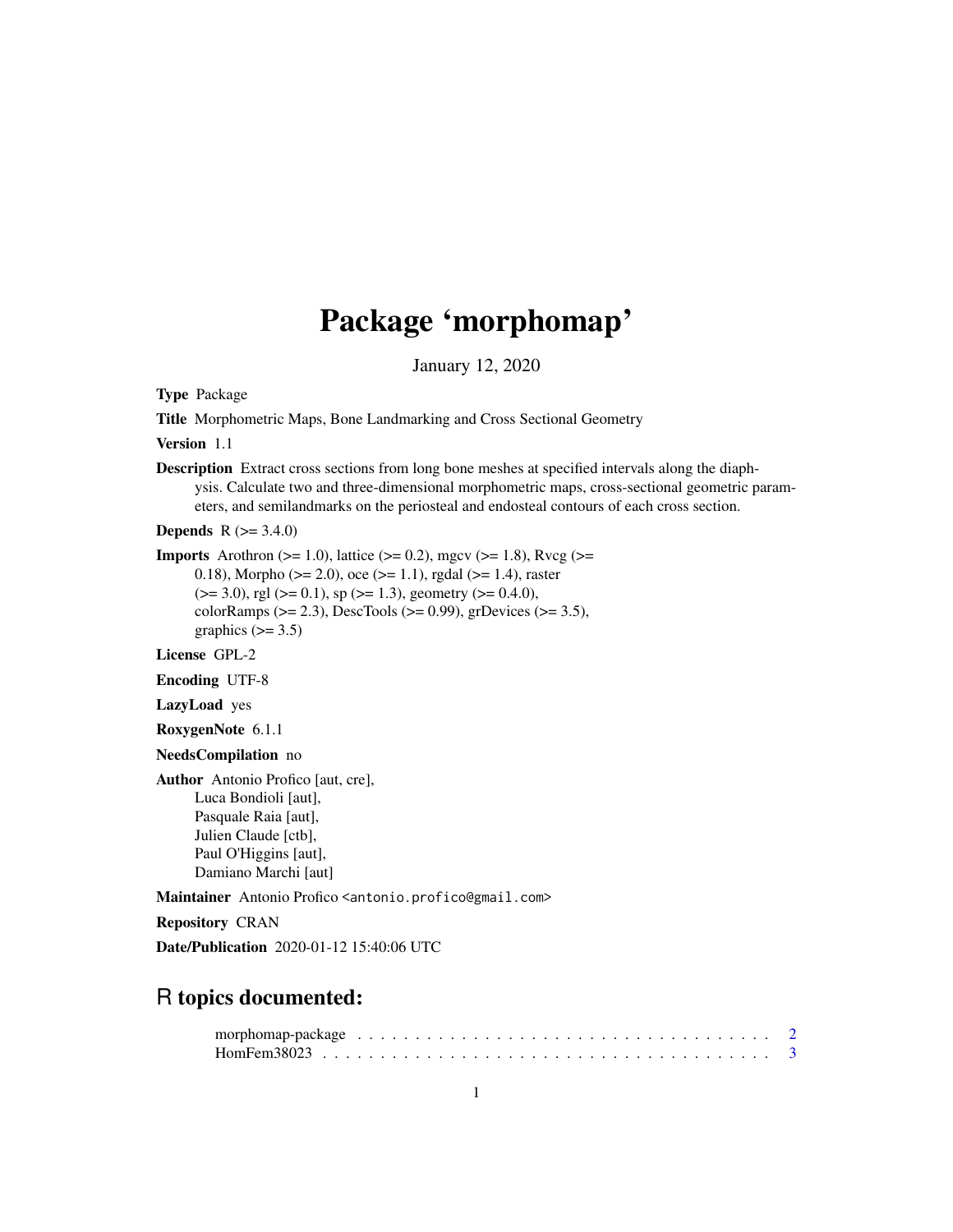<span id="page-1-0"></span>

| Index | 29 |
|-------|----|

morphomap-package *2D and 3D cortical thickness maps and cross sectional geometry*

# Description

Tool to process long bone meshes (shape data, morphometric maps and cross-sectional geometry)

# Author(s)

Antonio Profico, Luca Bondioli, Pasquale Raia, Paul O'Higgins, Damiano Marchi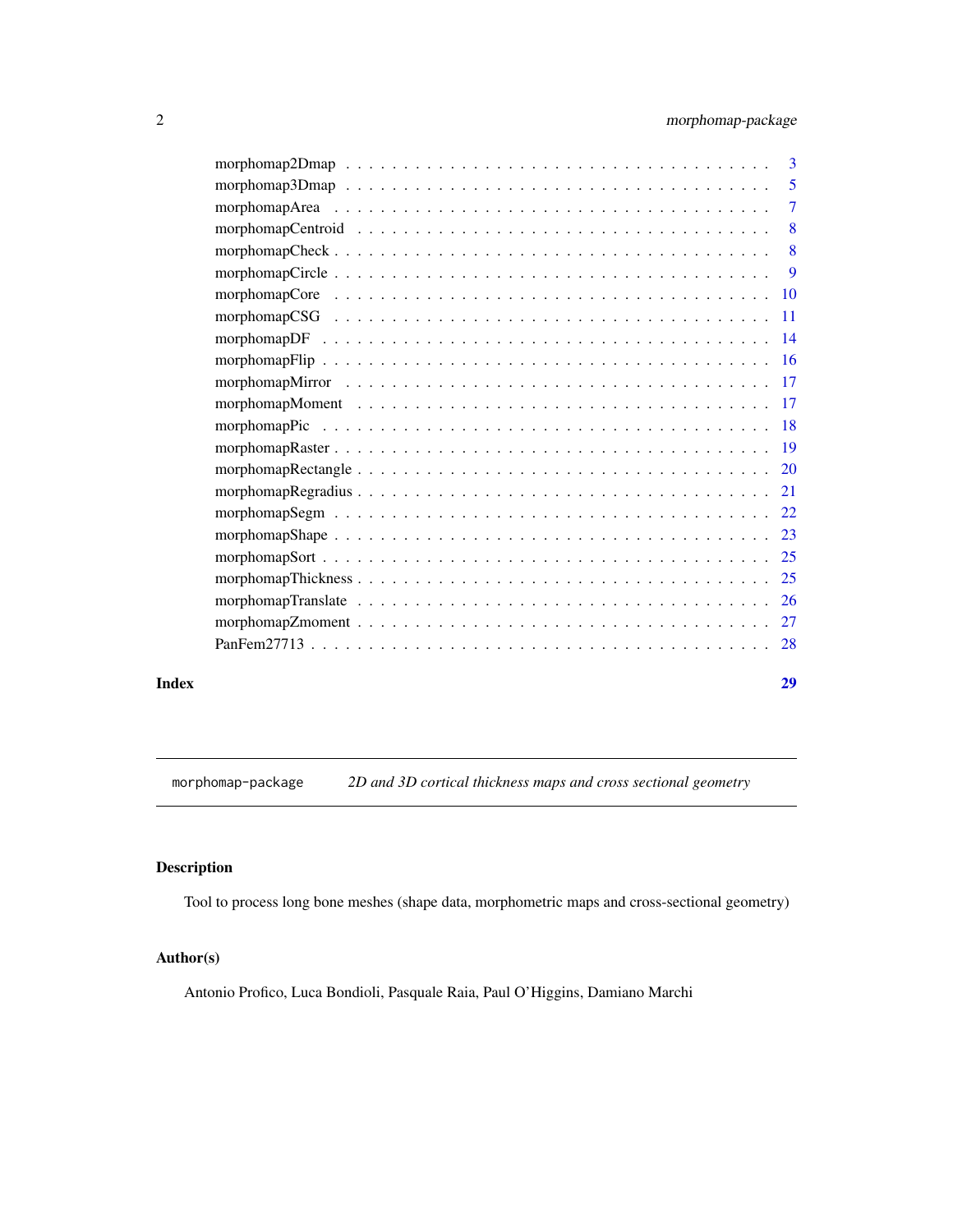<span id="page-2-0"></span>HomFem38023 *example dataset*

# Description

3D mesh of a human femur bone

# Usage

data(HomFem38023)

# Author(s)

Antonio Profico, Luca Bondioli, Pasquale Raia, Paul O'Higgins, Damiano Marchi

morphomap2Dmap *morphomap2Dmap*

# Description

Create a 2D cortical thickness map

#### Usage

```
morphomap2Dmap(morphomap.shape, rem.out = FALSE, fac.out = 0.5,
  smooth = FALSE, scale = TRUE, smooth.iter = 5, gamMap = FALSE,
 nrow = 90, ncol = 100, gd1 = 250, method = "equiangular",unwrap = "A", plot = TRUE, pal = blue2green2red(101), aspect = 2)
```
#### Arguments

morphomap.shape

|             | list: output from morphomapShape function                     |
|-------------|---------------------------------------------------------------|
| rem.out     | logical: if TRUE the outlier will be removed                  |
| fac.out     | numeric: parameter to set the threshold in outliers detection |
| smooth      | logical: if TRUE a smooth filter is applied                   |
| scale       | logical: if TRUE the thichkness matrix is scaled from 0 to 1  |
| smooth.iter | numeric: number of smoothing iterations                       |
| gamMap      | logical: if TRUE gam smoothing is applied                     |
| nrow        | numeric: number of rows for gam smoothing                     |
| ncol        | numeric: number of columns for gam smoothing                  |
| gdl         | numeric: number of degree of freedom for gam smoothing        |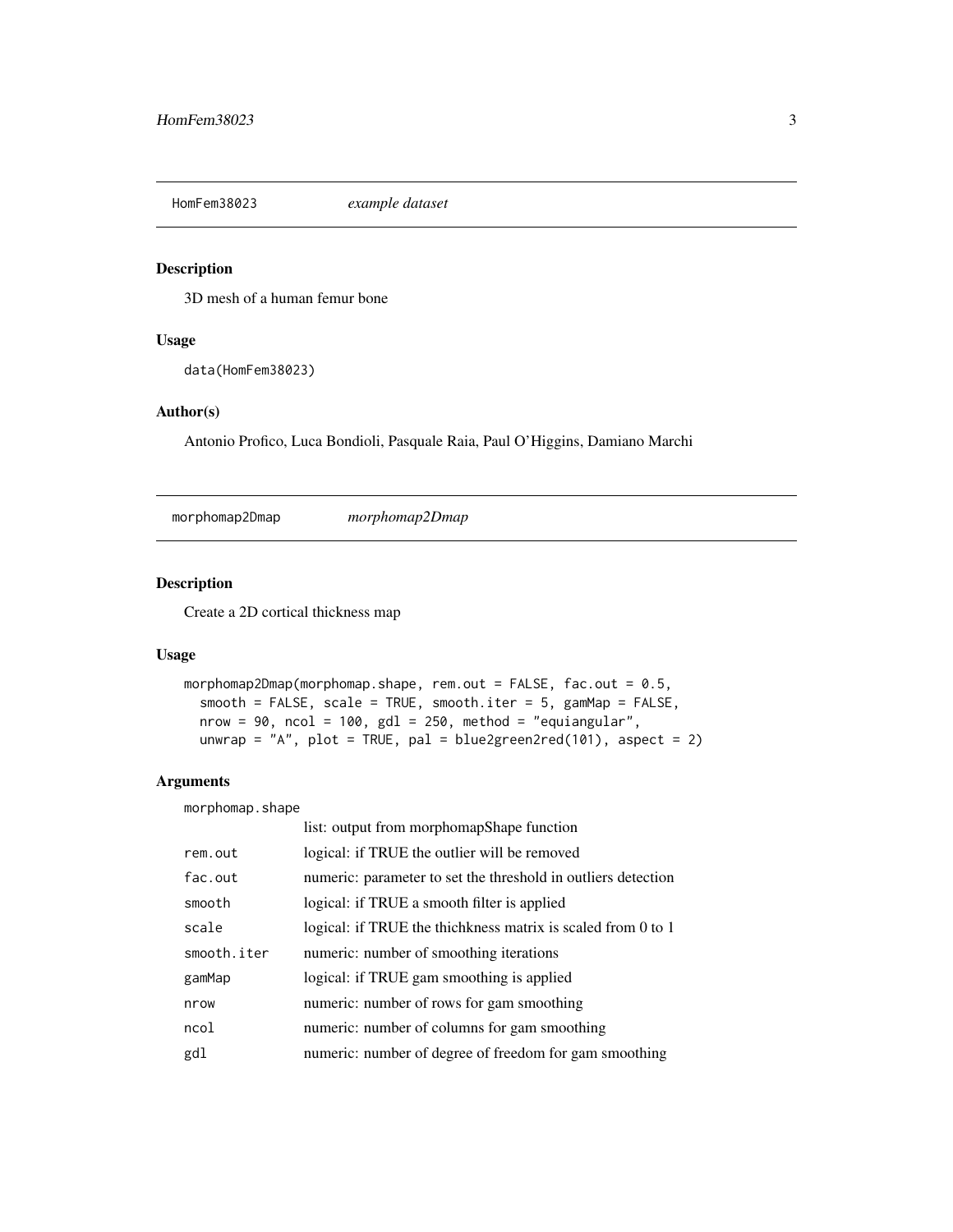| method | character: if set on "equiangular" the cortical thickness is meant as the distance<br>of the segment intersecting the external and internal outline starting from the<br>centroid of the section. If set on "closest" the cortical thickness is calculated at<br>each point as the closest distance between external and internal outlines |
|--------|--------------------------------------------------------------------------------------------------------------------------------------------------------------------------------------------------------------------------------------------------------------------------------------------------------------------------------------------|
| unwrap | character: starting quadrant to unwrap the diaphysis ("A"=anterior, "L"=lateral,<br>"P"=posterior, "M"=mesial)                                                                                                                                                                                                                             |
| plot   | logical: if TRUE the 2D morphometric map is plotted                                                                                                                                                                                                                                                                                        |
| pal    | character vector: colors to be used in the map production                                                                                                                                                                                                                                                                                  |
| aspect | numeric: axis ratio for 2D morphometric map                                                                                                                                                                                                                                                                                                |
|        |                                                                                                                                                                                                                                                                                                                                            |

#### Value

dataframe dataframe for colormap production

2Dmap thickness color map

# Author(s)

Antonio Profico, Luca Bondioli, Pasquale Raia, Paul O'Higgins, Damiano Marchi

```
library(colorRamps)
#morphomap on a human femur bone
data(HomFem38023)
meshes<-morphomapSegm(HomFem38023)
perMesh<-meshes$external
endMesh<-meshes$internal
mech_length<-380.23
rawSections<-morphomapCore(out.sur=perMesh,
inn.sur=endMesh,num.sect=61,mech.len = mech_length, start = 0.2,end=0.8)
shapeSections<-morphomapShape(rawSections,24,sects_vector=NULL,cent.out="CCA",
delta=0.1, side="left")
#built 2D morphometric map without GAM smoothing
bone2Dmap<-morphomap2Dmap(morphomap.shape=shapeSections,
                    plot = TRUE, rem.out = TRUE, fac.out = 1.0, pal = blue2green2red(101),
                          aspect=2)
#built 2D morphometric map with GAM smoothing
bone2Dmap<-morphomap2Dmap(morphomap.shape=shapeSections,gam=TRUE,
                    plot = TRUE, rem.out = TRUE,fac.out = 1.0, pal = blue2green2red(101),
                          aspect=2)
#morphomap on a chimpanzee femur bone
data(PanFem27713)
meshes<-morphomapSegm(PanFem27713)
perMesh<-meshes$external
endMesh<-meshes$internal
mech_length<-277.13
rawSections<-morphomapCore(out.sur=perMesh,
```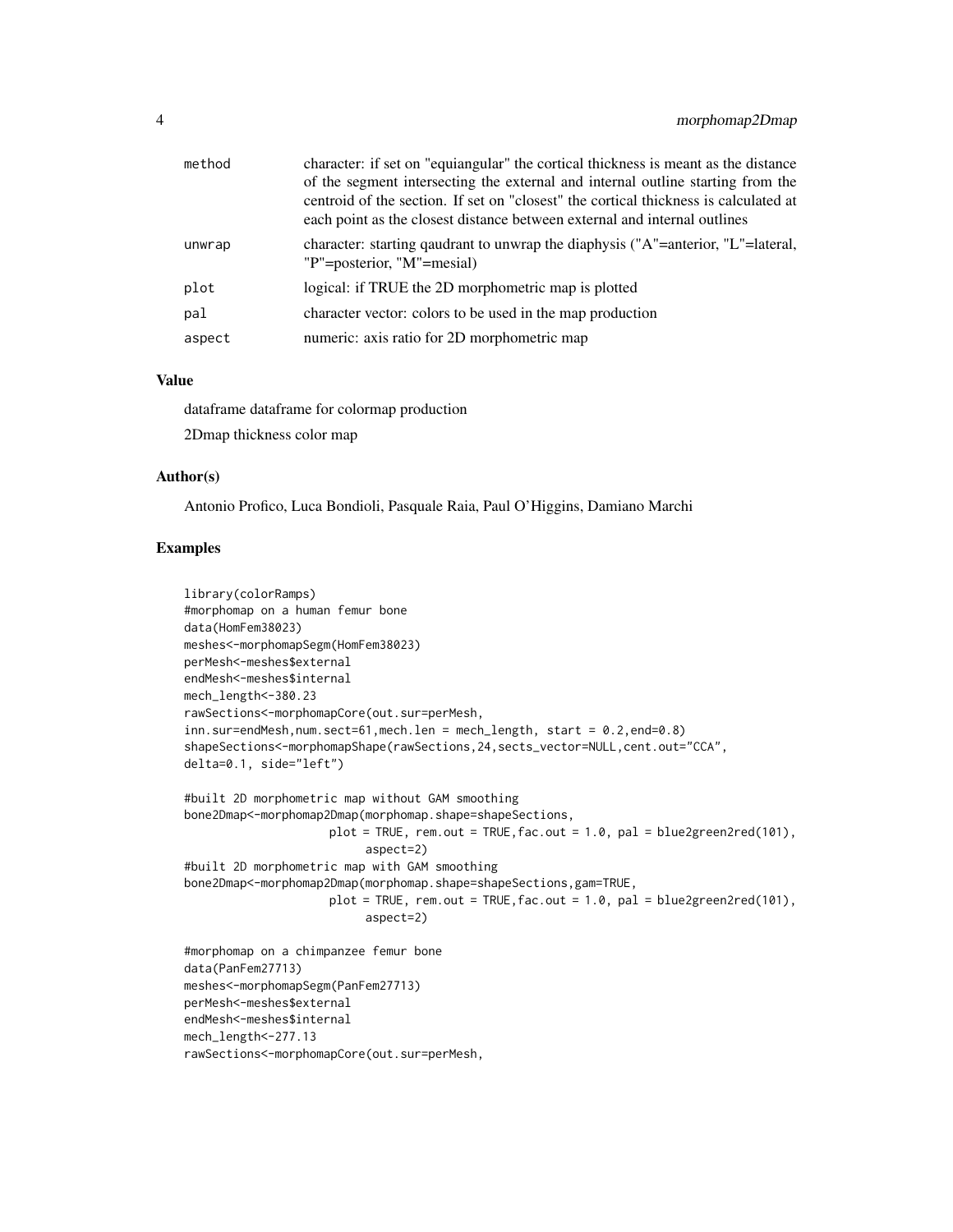# <span id="page-4-0"></span>morphomap3Dmap 5

```
inn.sur=endMesh,num.sect=61,mech.len = mech_length, start = 0.2,end=0.8)
shapeSections<-morphomapShape(rawSections,24,sects_vector=NULL,cent.out="CCA",
delta=0.1, side="left")
#built 2D morphometric map without GAM smoothing
bone2Dmap<-morphomap2Dmap(morphomap.shape=shapeSections,plot = TRUE,
rem.out = TRUE,fac.out = 1.0,pal = blue2green2red(101),aspect=2)
#built 2D morphometric map with GAM smoothing
bone2Dmap<-morphomap2Dmap(morphomap.shape=shapeSections,gam=TRUE,
                     plot = TRUE, rem.out = TRUE, fac.out = 1.0, pal = blue2green2red(101),
                          aspect=2)
```
morphomap3Dmap *morphomap3Dmap*

# Description

Plot a 3D thickness map in four different anatomical views

### Usage

```
morphomap3Dmap(morphomap.shape, out.sur, method = "equiangular",
  scale = TRUE, rem.out = FALSE, fac.out = 0.5, smooth = FALSE,
  smooth.iter = 5, k = 5, plot = TRUE, pal = blue2green2red(101))
```
#### Arguments

morphomap.shape

|             | list: output from morphomapShape function                                                                                                                                                                                                                                                                                                  |
|-------------|--------------------------------------------------------------------------------------------------------------------------------------------------------------------------------------------------------------------------------------------------------------------------------------------------------------------------------------------|
| out.sur     | 3D mesh: 3D mesh of the long bone                                                                                                                                                                                                                                                                                                          |
| method      | character: if set on "equiangular" the cortical thickness is meant as the distance<br>of the segment intersecting the external and internal outline starting from the<br>centroid of the section. If set on "closest" the cortical thickness is calculated at<br>each point as the closest distance between external and internal outlines |
| scale       | logical: if TRUE the cortical thickness matrix will be scaled from 0 to 1                                                                                                                                                                                                                                                                  |
| rem.out     | logical: if TRUE outliers are identified and removed from thickness matrix                                                                                                                                                                                                                                                                 |
| fac.out     | numeric: parameter to set the threshold in outliers detection                                                                                                                                                                                                                                                                              |
| smooth      | logical: if TRUE the smoothing filter is applied on the thickness matrix                                                                                                                                                                                                                                                                   |
| smooth.iter | numeric: number of smoothing iterations                                                                                                                                                                                                                                                                                                    |
| k           | integer: neighbourhood of kd-tree to search the nearest semilandmarks to each<br>vertex                                                                                                                                                                                                                                                    |
| plot        | logical: if TRUE the 3D map is plotted                                                                                                                                                                                                                                                                                                     |
| pal         | character vector: colors to be used in the map production                                                                                                                                                                                                                                                                                  |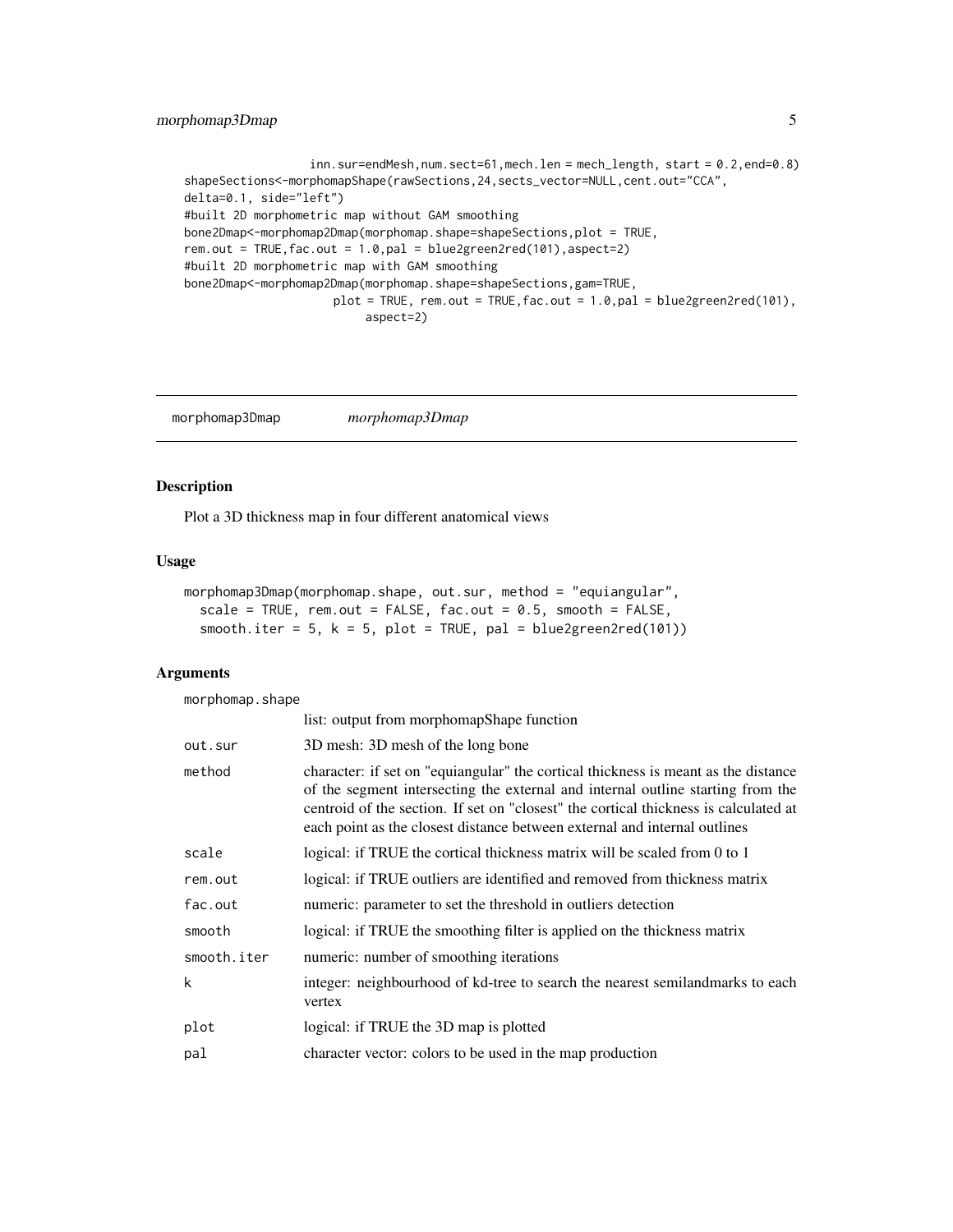#### Value

cols color associated at each vertex of 3D mesh thickmat thickness matrix after smoothing and outliers removal

#### Author(s)

Antonio Profico, Luca Bondioli, Pasquale Raia, Paul O'Higgins, Damiano Marchi

#### Examples

```
#morphomap on a human femur bone
data(HomFem38023)
meshes<-morphomapSegm(HomFem38023)
perMesh<-meshes$external
endMesh<-meshes$internal
mech_length<-380.23
rawSections<-morphomapCore(out.sur=perMesh,
inn.sur=endMesh,num.sect=61,
mech.len = mech_length, param1 = 0.5,
radius.fact = 2.5, npovs = 100, clean_int_out = TRUE,
num.points = 500, start = 0.2, end=0.8)shapeSections<-morphomapShape(rawSections,24,sects_vector=NULL,cent.out="CCA",
delta=0.1, side="left")
#built 3D morphometric map
bone3Dmap<-morphomap3Dmap(shapeSections, out.sur=perMesh,
                          plot = TRUE,rem.out=TRUE,
                          fac.out=1.5,smooth=TRUE,
                          smooth.iter=5)
#or
library(rgl)
open3d()
shade3d(perMesh,col=bone3Dmap$cols,specular="black")
#morphomap on a chimpanzee femur bone
data(PanFem27713)
meshes<-morphomapSegm(PanFem27713)
perMesh<-meshes$external
endMesh<-meshes$internal
mech_length<-277.13
rawSections<-morphomapCore(out.sur=perMesh,
                           inn.sur=endMesh,num.sect=61,mech.len = mech_length,
                           start = 0.2, end = 0.8shapeSections<-morphomapShape(rawSections,24,sects_vector=NULL,cent.out="CCA",
delta=0.1, side="left")
#built 3D morphometric map
bone3Dmap<-morphomap3Dmap(shapeSections, out.sur=perMesh,
                          plot = TRUE, rem.out=TRUE,
                          fac.out=1.5,smooth=TRUE,
                          smooth.iter=5)
```
#or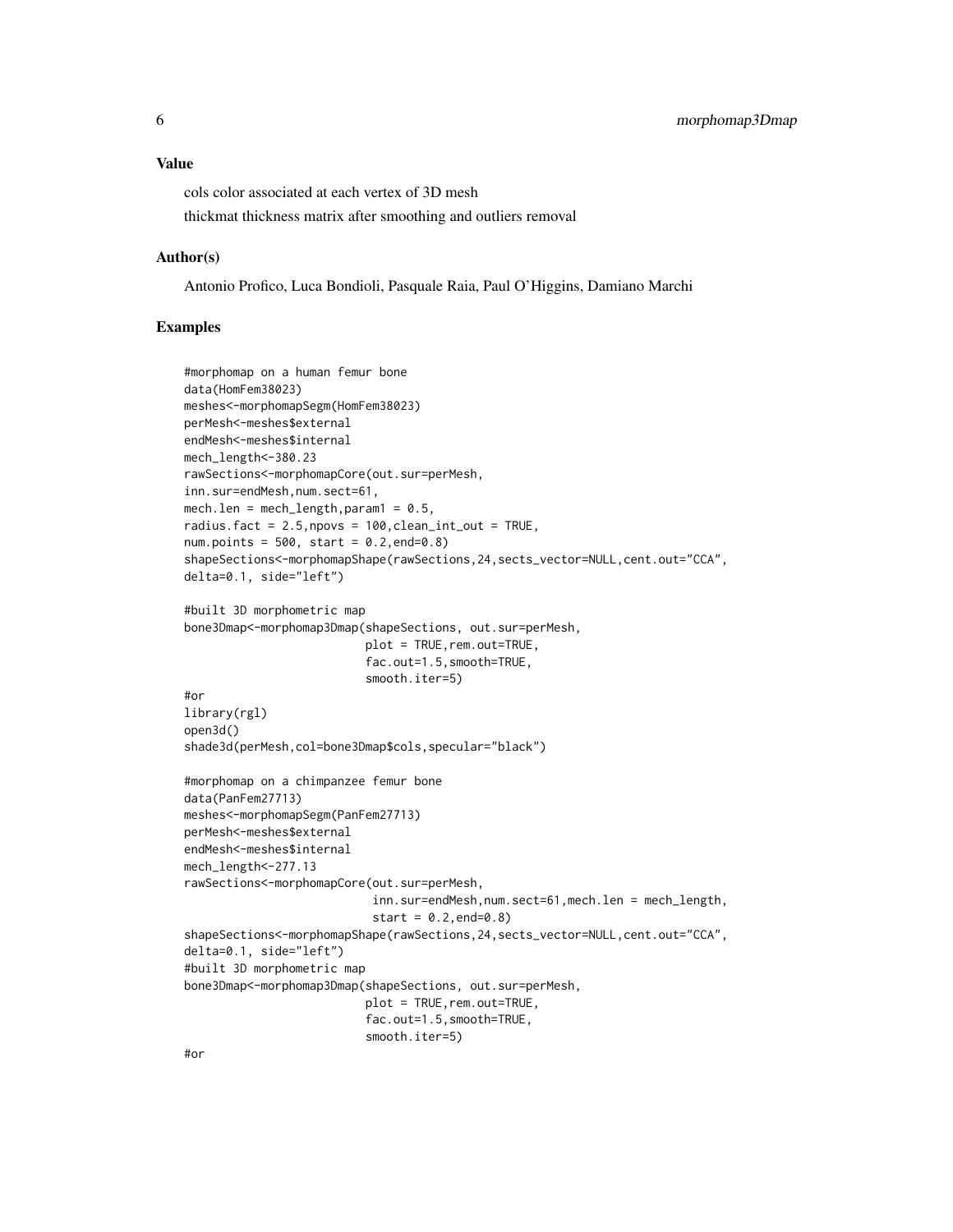<span id="page-6-0"></span>library(rgl) open3d() shade3d(perMesh,col=bone3Dmap\$cols,specular="black")

morphomapArea *morphomapArea*

# Description

Shoelace formula to calculate the area of a closed outline

# Usage

morphomapArea(p, delta =  $0.1$ , method = "shoelace")

# Arguments

| D      | matrix: kx2 matrix                                                                                                                                            |
|--------|---------------------------------------------------------------------------------------------------------------------------------------------------------------|
| delta  | numeric: picture elements of adjustable side length                                                                                                           |
| method | character: the user can choice to calculate the area applying the "shoelace" for-<br>mula or discretizing the cross sections in $dA$ areas (method = "delta") |

# Value

ar numeric: area

# Author(s)

Antonio Profico, Luca Bondioli, Pasquale Raia, Paul O'Higgins, Damiano Marchi

```
extsec<-morphomapCircle(10,100)
area<-morphomapArea(extsec, method="shoelace")
```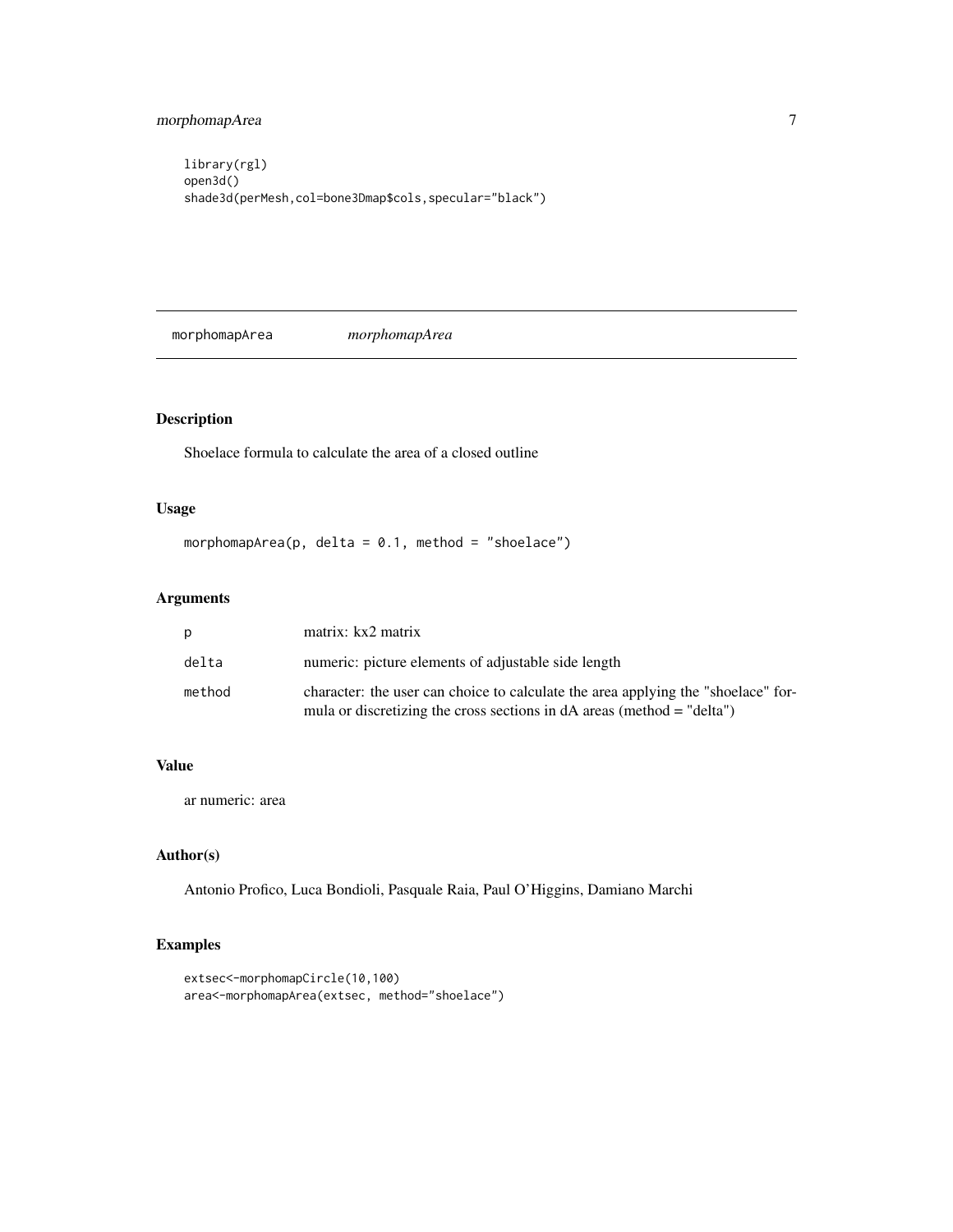<span id="page-7-0"></span>morphomapCentroid *morphomapCentroid*

# Description

Calculate the barycenter of the cortical area

# Usage

morphomapCentroid(cp, mp, delta =  $0.1$ )

# Arguments

| cp    | matrix: coordinates of the external outline of the section |
|-------|------------------------------------------------------------|
| mp    | matrix: coordinates of the internal outline of the section |
| delta | numeric: picture elements of adjustable side length        |

### Value

centroid numeric vector: coordinates of the cortical area

# Author(s)

Antonio Profico, Luca Bondioli, Pasquale Raia, Paul O'Higgins, Damiano Marchi

#### Examples

```
extsec<-morphomapCircle(10,100)
intsec<-morphomapCircle(8,100)
plot(extsec,asp=1,type="l")
points(intsec,col=2,type="l")
cent<-morphomapCentroid(extsec,intsec,delta = 0.1)
points(cent[1],cent[2],pch=19,col=3)
```
morphomapCheck *morphomapCheck*

# Description

Plot the long bone mesh to check the orientation of the long bone

# Usage

morphomapCheck(mesh, col = "white")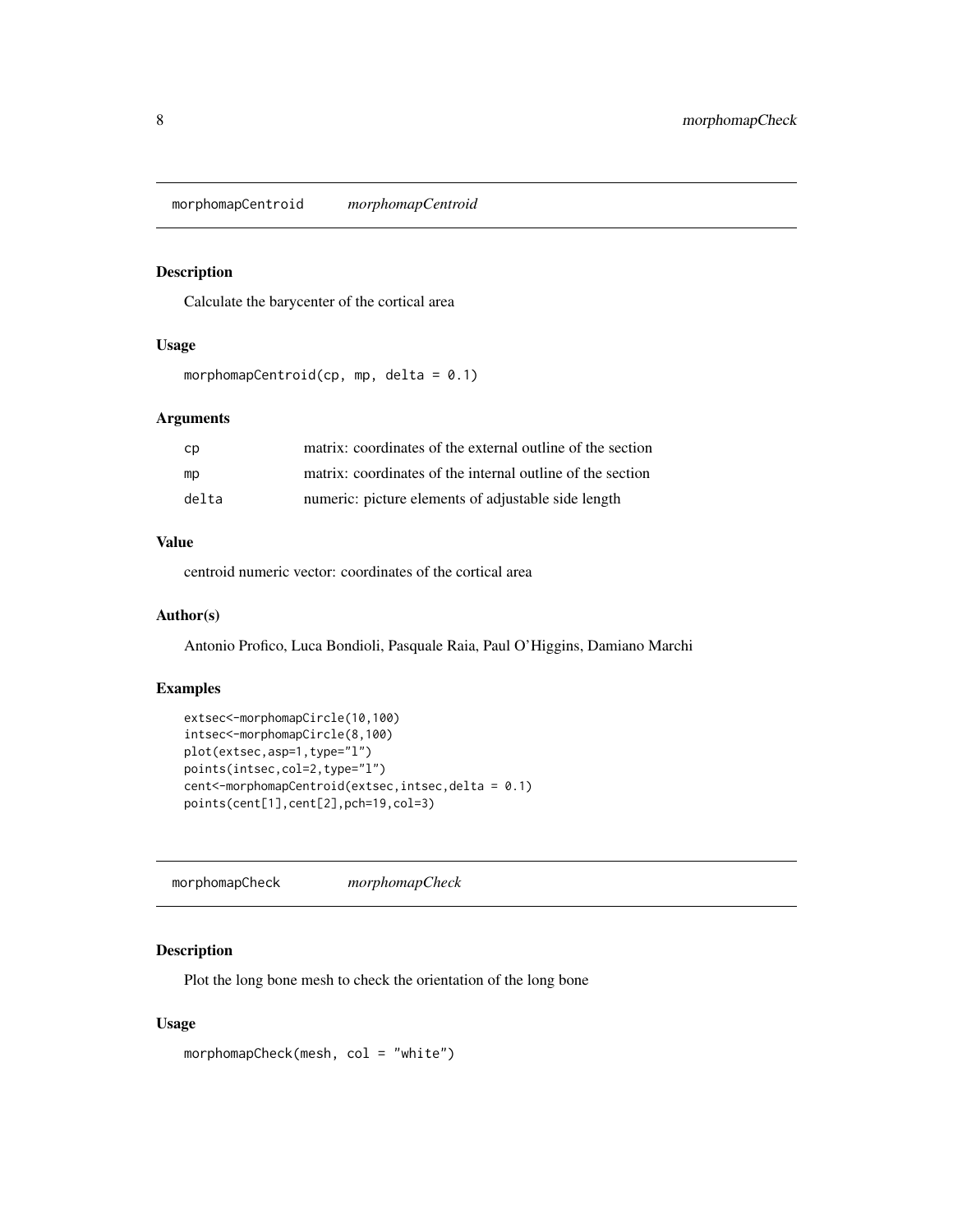# <span id="page-8-0"></span>morphomapCircle 9

## Arguments

| mesh | 3D mesh: long bone 3D model |
|------|-----------------------------|
| col  | character: color mesh       |

# Author(s)

Antonio Profico, Luca Bondioli, Pasquale Raia, Paul O'Higgins, Damiano Marchi

#### Examples

```
library(morphomap)
data(HomFem38023)
morphomapCheck(HomFem38023)
```
morphomapCircle *morphomapCircle*

#### Description

Define a circular outline

### Usage

morphomapCircle( $r = 1$ ,  $n = 1000$ )

# Arguments

| numeric: radius of the outline              |
|---------------------------------------------|
| numeric: number of points along the outline |

# Value

mat matrix with coordinates

# Author(s)

Antonio Profico, Luca Bondioli, Pasquale Raia, Paul O'Higgins, Damiano Marchi

```
extsec<-morphomapCircle(10,100)
intsec<-morphomapCircle(8,100)
plot(extsec,asp=1,type="l")
points(intsec,type="l",col=2)
```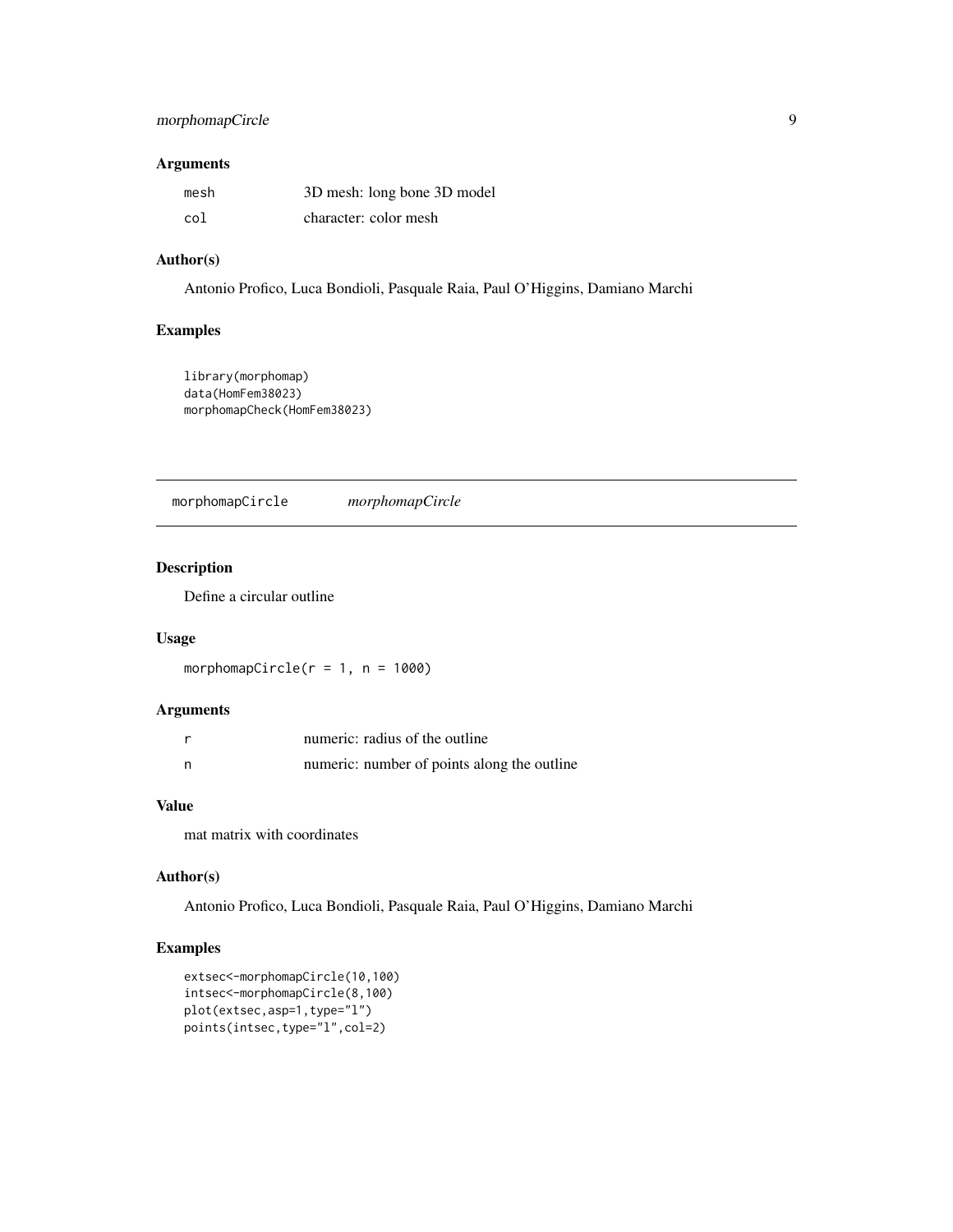<span id="page-9-0"></span>morphomapCore *morphomapCore*

#### Description

Tool to build 3D and 2D cross sections

# Usage

```
morphomapCore(out.sur = out.sur, inn.sur = inn.sur, num.sect = 61,
 mech.len, clean_int_out = TRUE, param1 = 0.5, radius.fact = 2.5,
 npovs = 100, num.points = 500, start = 0.2, end = 0.8,
 print.progress = TRUE)
```
# Arguments

| out.sur       | object of class mesh3d                                                                                                       |
|---------------|------------------------------------------------------------------------------------------------------------------------------|
| inn.sur       | object of class mesh3d                                                                                                       |
| num.sect      | number of sections                                                                                                           |
| mech.len      | mechanical length of the long bone                                                                                           |
| clean_int_out | logical if TRUE the inner section will be cleaned by using spherical flipping                                                |
| param1        | numeric parameter for spherical flipping operator (how much the section will be<br>deformed)                                 |
| radius.fact   | numeric parameter for spherical flipping operator (distance from the center of<br>the outline at which the povs are defined) |
| npovs         | numeric: number of points of view defined around the section                                                                 |
| num.points    | number of equiengular points to be defined on each section                                                                   |
| start         | percentage of the mechanical length from which the first section is defined                                                  |
| end           | percentage of the mechanical length from which the last section is defined                                                   |
|               | print. progress logical: if TRUE a progress bar is printed to the screen                                                     |

#### Value

3D\_out num.pointsx3xnum.sect array of the external outlines

3D\_inn num.pointsx3xnum.sect array of the internal outlines

2D\_out num.pointsx2xnum.sect array of the external outlines

2D\_inn num.pointsx2xnum.sect array of the internal outlines

mech\_length mechanical length of the long bone

start percentage of the mechanical length from which the first section is defined

end percentage of the mechanical length from which the last section is defined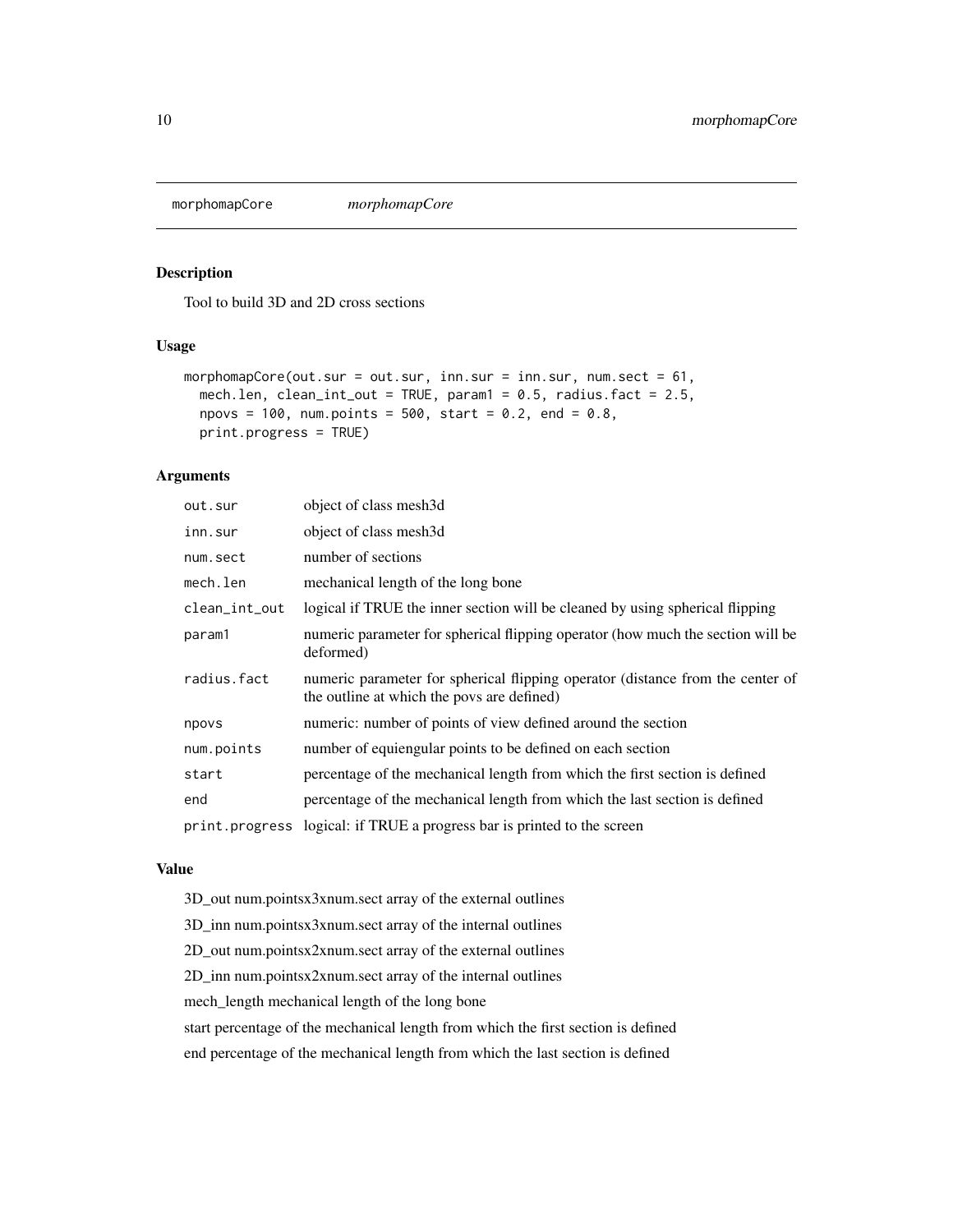#### <span id="page-10-0"></span>morphomapCSG 11

#### Author(s)

Antonio Profico, Luca Bondioli, Pasquale Raia, Paul O'Higgins, Damiano Marchi

#### Examples

```
#raw section on a human femur bone
data(HomFem38023)
meshes<-morphomapSegm(HomFem38023)
perMesh<-meshes$external
endMesh<-meshes$internal
mech_length<-380.23
rawSections<-morphomapCore(out.sur=perMesh,
                           inn.sur=endMesh,num.sect=61,mech.len = mech_length,
                           start = 0.2, end = 0.8#2D plot of the first section
plot(rawSections$`2D_out`[,,1],col="grey",asp=1,xlab="x",ylab="y",type="l")
points(rawSections$`2D_inn`[,,1],col="red",type="l")
#3D plot of the first section
library(rgl)
open3d()
plot3d(rawSections$`3D_out`[,,1],aspect=FALSE,col="grey",type="l",lwd=5,xlab="x",ylab="y",zlab="z")
plot3d(rawSections$`3D_inn`[,,1],aspect=FALSE,col="red",type="l",lwd=5,add=TRUE)
#raw section on a chimpanzee femur bone
data(PanFem27713)
meshes<-morphomapSegm(PanFem27713)
perMesh<-meshes$external
endMesh<-meshes$internal
mech_length<-277.13
rawSections<-morphomapCore(out.sur=perMesh,
                           inn.sur=endMesh,num.sect=61,mech.len = mech_length,
                           start = 0.2, end = 0.8#2D plot of the first section
plot(rawSections$`2D_out`[,,1],col="grey",asp=1,xlab="x",ylab="y",type="l")
points(rawSections$`2D_inn`[,,1],col="red",type="l")
#3D plot of the first section
library(rgl)
open3d()
plot3d(rawSections$`3D_out`[,,1],aspect=FALSE,col="grey",type="l",lwd=5,xlab="x",ylab="y",zlab="z")
plot3d(rawSections$`3D_inn`[,,1],aspect=FALSE,col="red",type="l",lwd=5,add=TRUE)
```
morphomapCSG *morphomapCSG*

#### Description

Tool for Cross-sectional geometry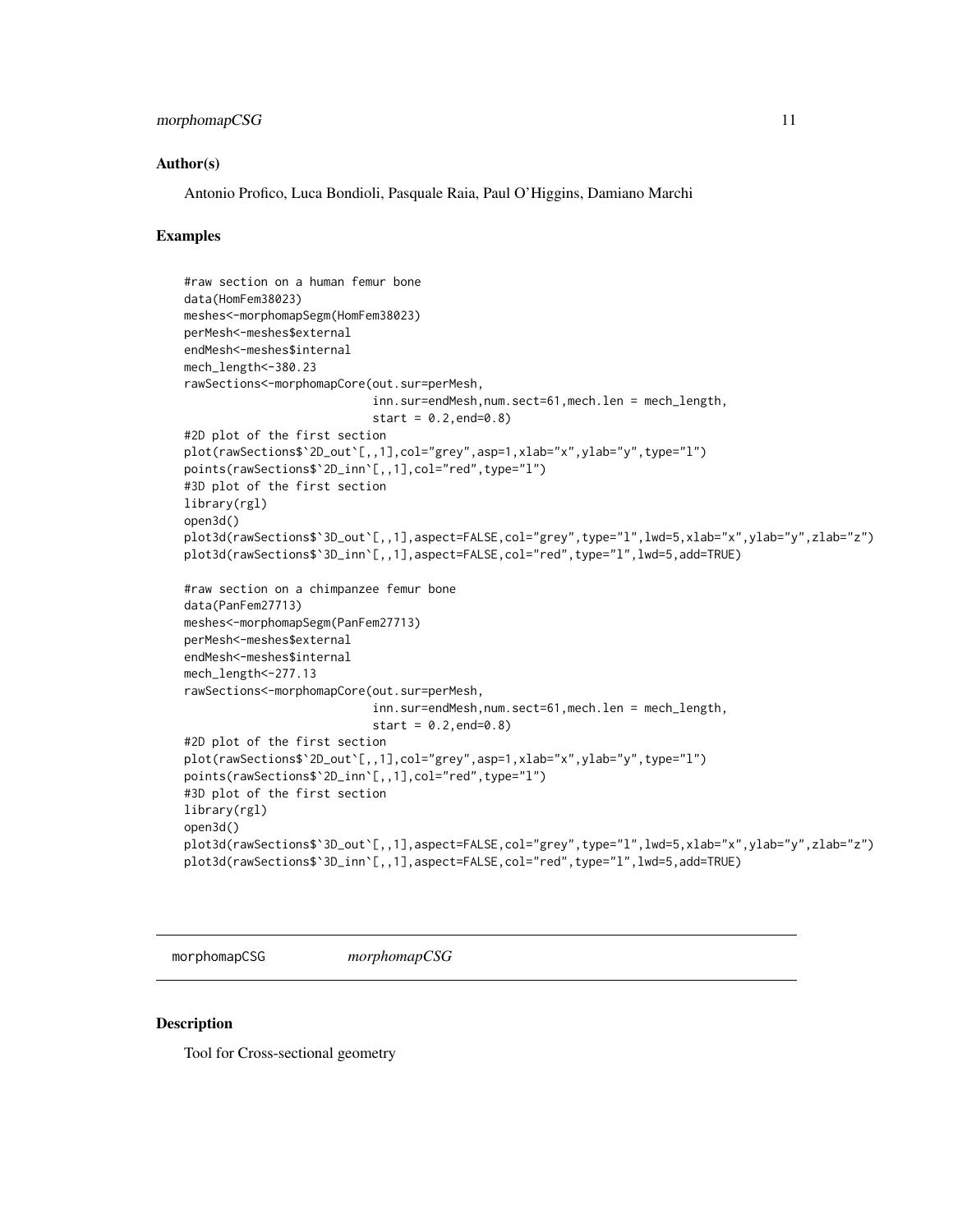# Usage

```
morphomapCSG(cp, mp, translate = FALSE, center = c("I", "E", "CCA"),delta = 0.1, Cx = NULL, Cy = NULL, I_{xy} = TRUE,
  I_minmax = TRUE, Zxy = TRUE)
```
#### Arguments

| cp                    | matrix: coordinates of the external outline                                                                                                                                                   |
|-----------------------|-----------------------------------------------------------------------------------------------------------------------------------------------------------------------------------------------|
| mp                    | matrix: coordinates of the internal outline                                                                                                                                                   |
| translate             | logical: if TRUE the section will be centered                                                                                                                                                 |
| center                | how to define the center of each section. The method allowed are "CCA" (center<br>of cortical area), "E" (barycenter of the external outline) and "I" (barycenter of<br>the internal outline) |
| delta                 | numeric: picture elements of adjustable side length                                                                                                                                           |
| Cx                    | numeric: new x center coordinate                                                                                                                                                              |
| Cy                    | numeric: new y center coordinate                                                                                                                                                              |
| $I_{-}xy$             | logical: if TRUE the product of inertia around the x and y axis is calculated                                                                                                                 |
| $I$ <sub>minmax</sub> | logical: if TRUE the Imin and Imax will be calculated                                                                                                                                         |
| Zxy                   | logical: if TRUE the polar moment of inertia will be calculated                                                                                                                               |

# Value

Cx x coordinate of the centered section Cy y coordinate of the centered section T\_area total area M\_area medullar area CA cortical area Ext\_perim external perimeter Med\_perim medullar perimiter Mean\_thick mean thickness of the section Sd\_thick thickness standard deviation Min\_thick minimum thickness Max\_thick maximum thickness Ix numeric: moment of inertia around the x axis Iy numeric: moment of inertia around the y axis Zx numeric: moment of inertia around the x axis Zy numeric: moment of inertia around the y axis Zpol numeric: polar moment of inertia dx new centered coordinates of the internal outline dy new centered coordinates of the internal outline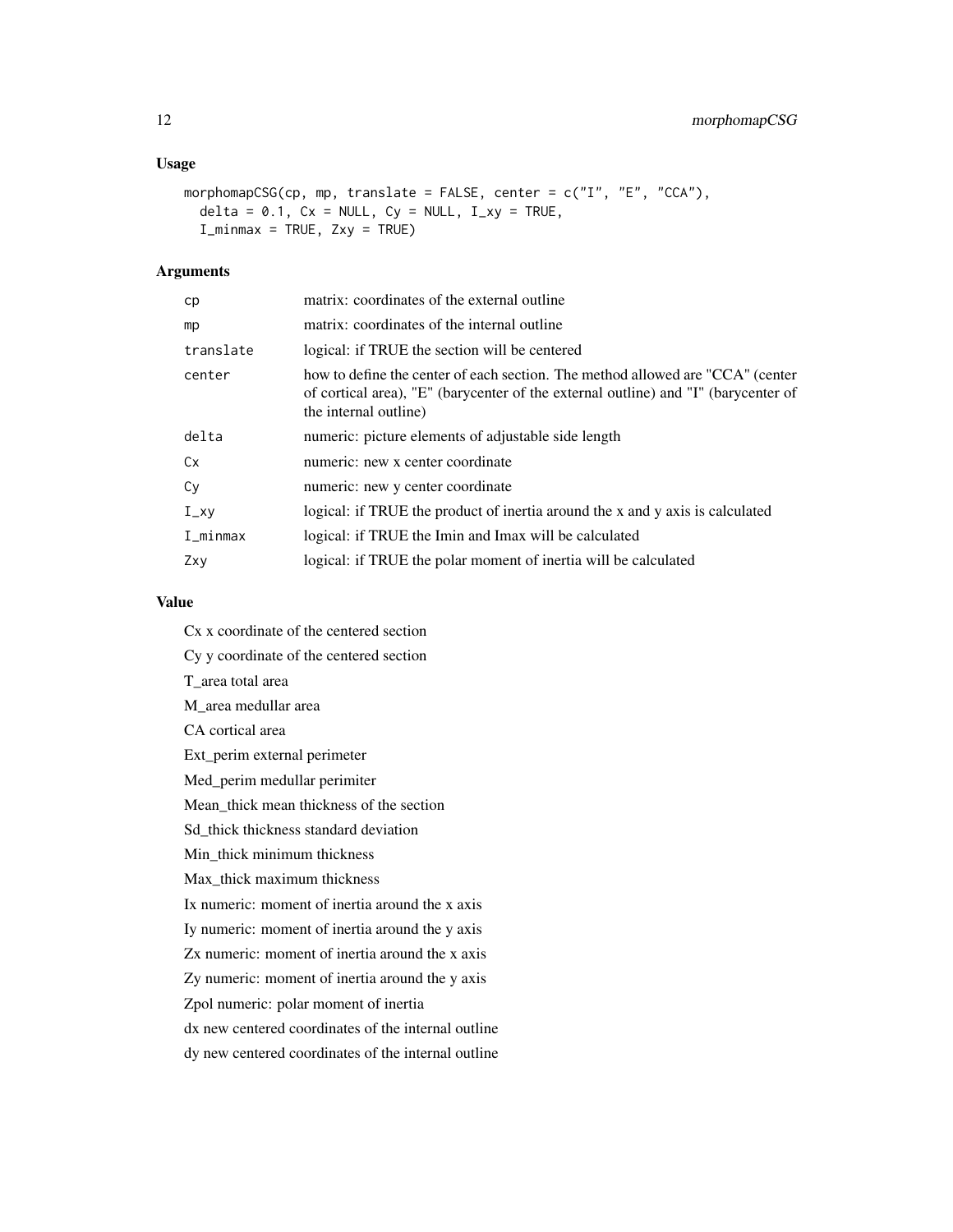Imin numeric: minimum moment of inertia Imax numeric: maximum moment of inertia J numeric: polar moment of inertia Zmax numeric: the maximum polar section Zmin numeric: the minimum polar section theta numeric: theta angle

#### Author(s)

Antonio Profico, Luca Bondioli, Pasquale Raia, Paul O'Higgins, Damiano Marchi

```
#calculation of csg parameter on a human femur cross section
data(HomFem38023)
meshes<-morphomapSegm(HomFem38023)
perMesh<-meshes$external
endMesh<-meshes$internal
mech_length<-380.23
rawSections<-morphomapCore(out.sur=perMesh,
                           inn.sur=endMesh,num.sect=61,mech.len = mech_length,
                           start = 0.2, end = 0.8shapeSections<-morphomapShape(rawSections,250,sects_vector=NULL,cent.out="CCA",
delta=0.1, side="left")
csgSect31<-morphomapCSG(cp = shapeSections$`2D_out`[,,31],
                        mp=shapeSections$`2D_inn`[,,31],
                        translate = FALSE,center="CCA")
#Cross sectional geometry along the entire femur bone
results<-matrix(NA,ncol=24,nrow=61)
rownames(results)<-paste("section",c(1:61))
colnames(results)<-c("Cx","Cy","T_area","M_area","CA",
                     "Ext_perim","Med_perim","Mean_thick","Sd_thick" ,
                     "Min_thick","Max_thick","Ix","Iy","Zx" ,"Zy","Zpol" ,
                     "dx","dy","Imin","Imax","J","Zmax","Zmin","theta")
for(i in 1:61){
 results[i,]<-unlist(morphomapCSG(cp = shapeSections$`2D_out`[,,i],
                                     mp=shapeSections$`2D_inn`[,,i],
                                   translate = FALSE,center="CCA",delta = 0.5))
}
plot(c(1:61),results[,24],type="b",main="Theta",cex=1,
     xlab="section",ylab="radians")
#calculation of csg parameter on a chimpanzee femur cross section
data(PanFem27713)
meshes<-morphomapSegm(PanFem27713)
```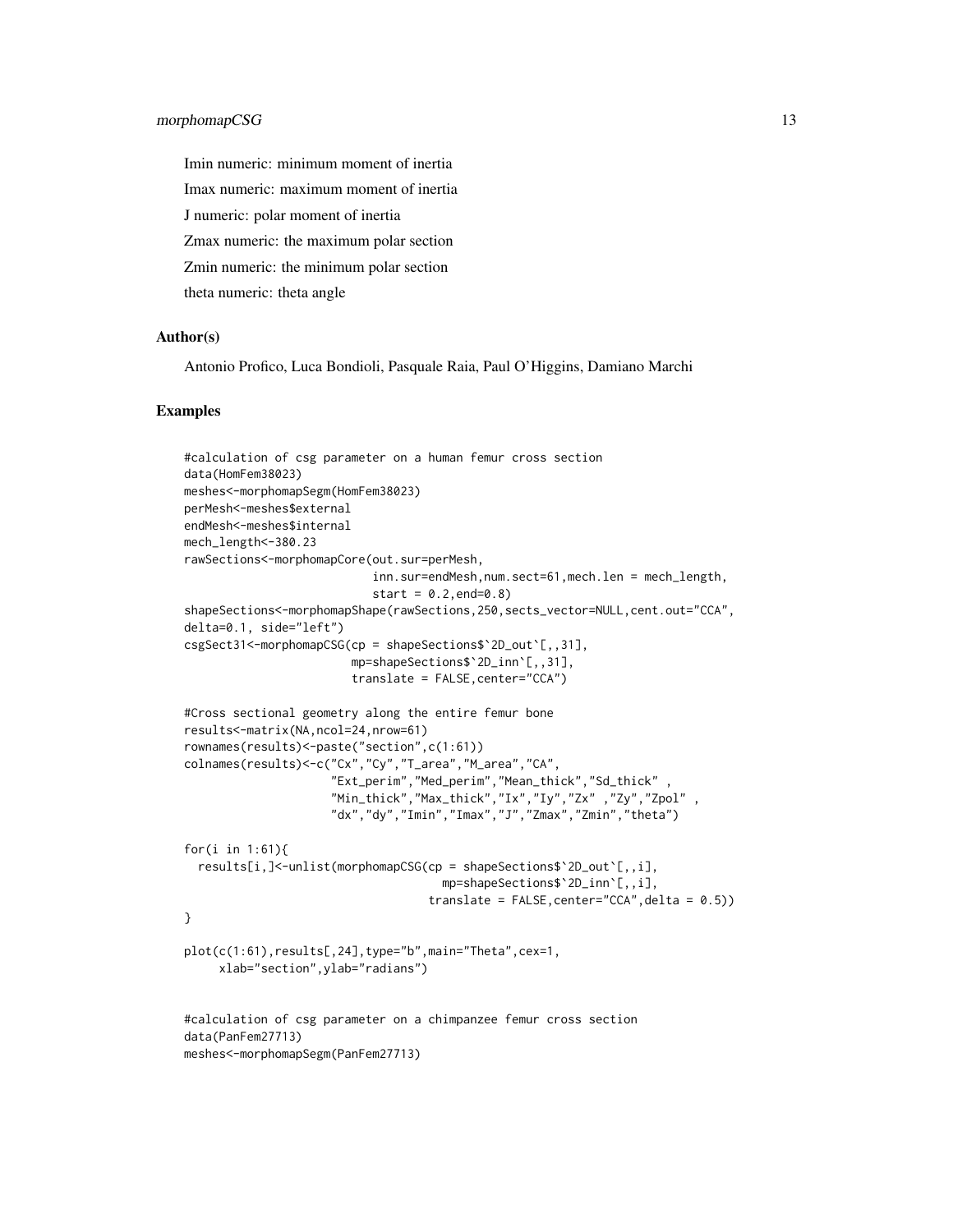```
perMesh<-meshes$external
endMesh<-meshes$internal
mech_length<-277.13
rawSections<-morphomapCore(out.sur=perMesh,
                           inn.sur=endMesh,num.sect=61,mech.len = mech_length,
                           start = 0.2, end = 0.8shapeSections<-morphomapShape(rawSections,250,sects_vector=NULL,cent.out="CCA",
delta=0.1, side="left")
csgSect31<-morphomapCSG(cp = shapeSections$`2D_out`[,,31],
                        mp=shapeSections$`2D_inn`[,,31],
                        translate = FALSE,center="CCA")
#Cross sectional geometry along the entire femur bone
results<-matrix(NA,ncol=24,nrow=61)
rownames(results)<-paste("section",c(1:61))
colnames(results)<-c("Cx","Cy","T_area","M_area","CA",
                     "Ext_perim","Med_perim","Mean_thick","Sd_thick" ,
                     "Min_thick","Max_thick","Ix","Iy","Zx" ,"Zy","Zpol" ,
                     "dx","dy","Imin","Imax","J","Zmax","Zmin","theta")
for(i in 1:61){
 results[i,]<-unlist(morphomapCSG(cp = shapeSections$`2D_out`[,,i],
                                   mp=shapeSections$`2D_inn`[,,i],
                                   translate = FALSE,center="CCA",delta = 0.5))
 }
plot(c(1:61),results[,24],type="b",main="Theta",cex=1,
     xlab="section",ylab="radians")
```
morphomapDF *morphomapDF*

#### Description

Tool to build a data.frame suitable for morphometric maps

#### Usage

```
morphomapDF(morphomap.thickness, rem.out = TRUE, fac.out = 0.5,
  smooth = TRUE, scale = TRUE, smooth.iter = 5,
 method = "equiangular", unwrap = 'A")
```
#### Arguments

morphomap.thickness

|         | list: morphomap. Thickness object                             |
|---------|---------------------------------------------------------------|
| rem.out | logical: if TRUE the outlier will be removed                  |
| fac.out | numeric: parameter to set the threshold in outliers detection |

<span id="page-13-0"></span>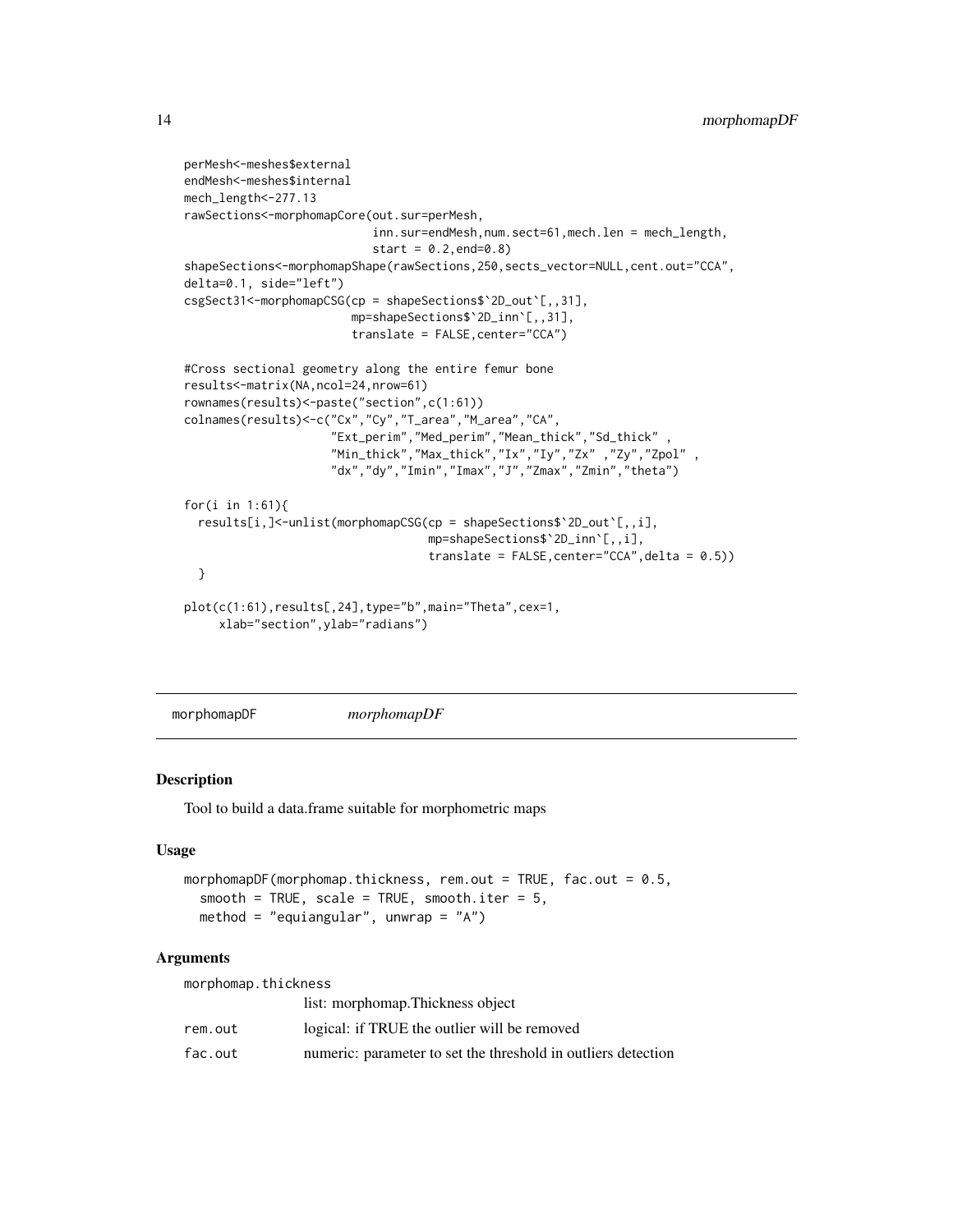# morphomapDF 15

| smooth      | logical: if TRUE the smooth algorithm is applied                                                                                                                                                                                                                                                                                           |
|-------------|--------------------------------------------------------------------------------------------------------------------------------------------------------------------------------------------------------------------------------------------------------------------------------------------------------------------------------------------|
| scale       | logical: if TRUE the thichkness matrix is scaled from 0 to 1                                                                                                                                                                                                                                                                               |
| smooth.iter | numeric: number of smoothing iterations                                                                                                                                                                                                                                                                                                    |
| method      | character: if set on "equiangular" the cortical thickness is meant as the distance<br>of the segment intersecting the external and internal outline starting from the<br>centroid of the section. If set on "closest" the cortical thickness is calculated at<br>each point as the closest distance between external and internal outlines |
| unwrap      | character: starting quadrant to unwrap the diaphysis ("A"=anterior, "L"=lateral,<br>"P"=posterior, "M"=mesial)                                                                                                                                                                                                                             |

#### Value

XYZ data.frame for morphometric map

labels character vector for x labels in the morphometric map

#### Author(s)

Antonio Profico, Luca Bondioli, Pasquale Raia, Paul O'Higgins, Damiano Marchi

```
library(lattice)
library(colorRamps)
data(HomFem38023)
meshes<-morphomapSegm(HomFem38023)
perMesh<-meshes$external
endMesh<-meshes$internal
mech_length<-380.23
rawSections<-morphomapCore(out.sur=perMesh,
                           inn.sur=endMesh,num.sect=61,mech.len = mech_length,
                            start = 0.2, end = 0.8shapeSections<-morphomapShape(rawSections,21,sects_vector=NULL,cent.out="CCA",delta=0.1)
femthick<-morphomapThickness(shapeSections)
dataDF<-morphomapDF(femthick)$XYZ
contourplot(dataDF[, 3] \sim dataDF[, 1] + dataDF[, 2],
            col.regions=blue2green2red(101),region=TRUE,
            colorkey=list(at=seq(0,1,length.out = 100)),
        scales = list(x = list(at = seq(0, 100, length.out = 5), labels = c("L", "A", "M", "P", "L"),alternating = 1)), asp=1.5, cuts=20, xlab="femur margin", ylab="biomechanical length")
```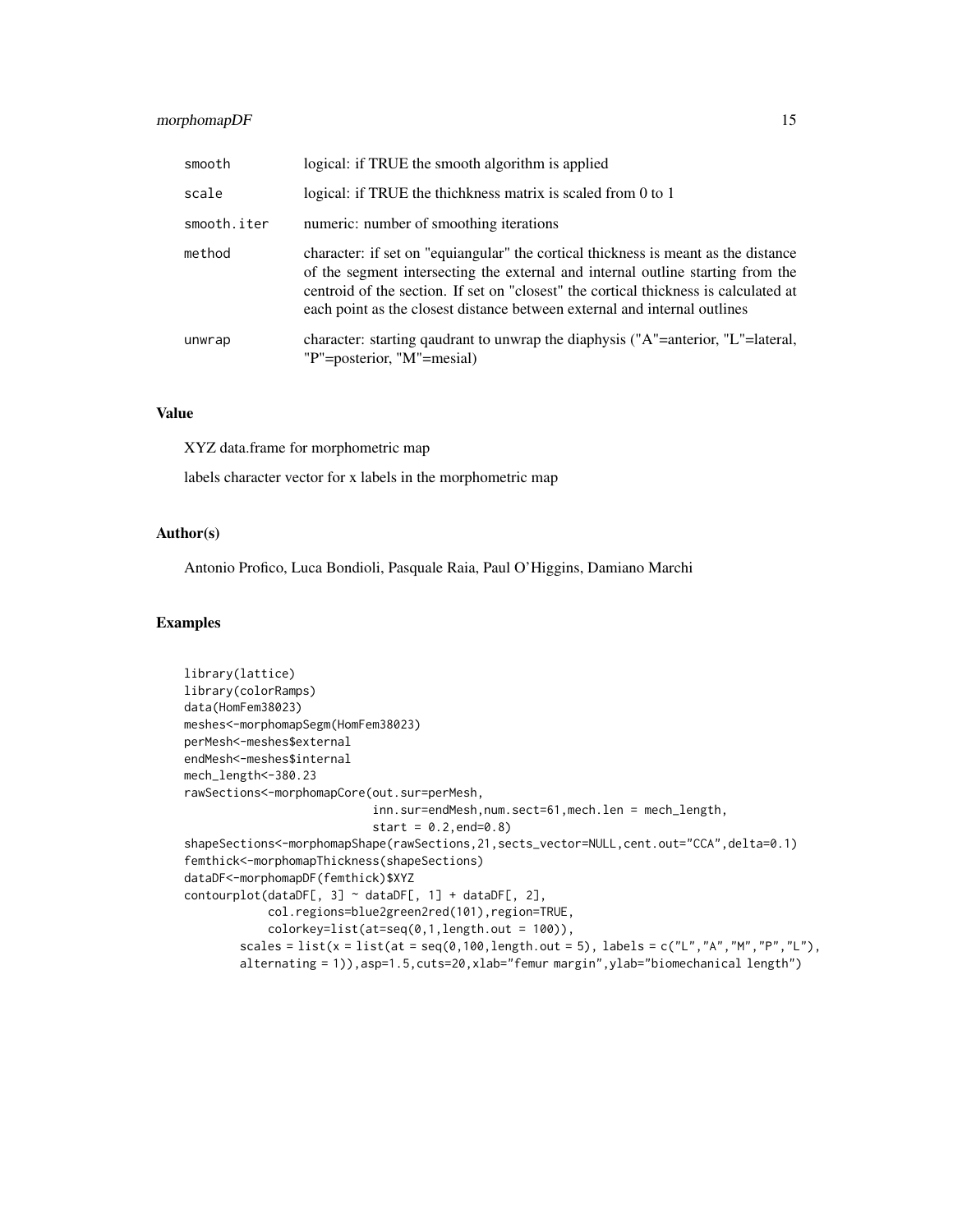<span id="page-15-0"></span>morphomapFlip *morphomapFlip*

#### Description

Spherical flipping operator for bi-dimensional configuration

# Usage

```
morphomapFlip(mat, param1 = 0.8, param2 = 10, radius.fact = 1.5,
 npovs = 100)
```
# Arguments

| mat         | numeric matrix: coordinates of the bi-dimensional configuration |
|-------------|-----------------------------------------------------------------|
| param1      | numeric: first parameter for spherical flipping                 |
| param2      | numeric: second parameter for spherical flipping                |
| radius.fact | mechanical length of the long bone                              |
| npovs       | number of evenly spaced points to be defined on each section    |

## Value

mat matrix after spherical flipping

# Author(s)

Antonio Profico, Luca Bondioli, Pasquale Raia, Paul O'Higgins, Damiano Marchi

```
#create a section
extsec<-morphomapCircle(10,1000)
intsec<-morphomapCircle(8,1000)
#simulate noise
noiseX < -rnorm(1000,mean = 0, sd = 0.2)noiseY < -rnorm(1000,mean = 0, sd = 0.2)noise<-cbind(noiseX,noiseY)
noisect<-intsec+noise
#spherical flipping
flipsect<-morphomapFlip(noisect,param1 = 2,radius.fact = 2)
sortsect<-morphomapSort(flipsect)
#original section
plot(extsec,asp=1,type="l",xlim=c(-15,15),ylim=c(-15,15))
points(intsec,asp=1,type="l",xlim=c(-15,15),ylim=c(-15,15))
#noise
points(noisect,col=2)
#new section after spherical flipping
points(sortsect,type="l",col=3,asp=1,lwd=2)
```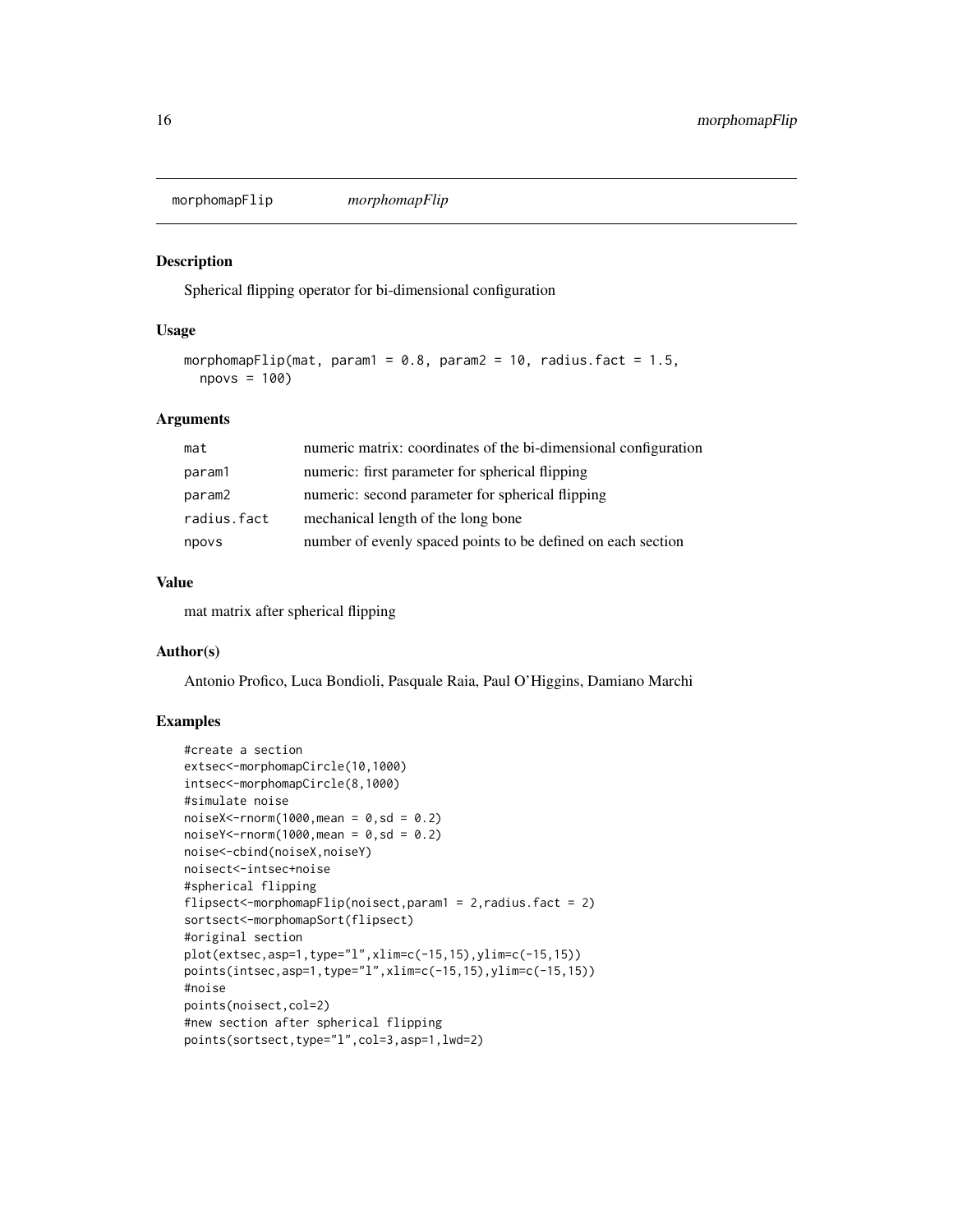<span id="page-16-0"></span>morphomapMirror *morphomapMirror*

# Description

Mirror a long bone mesh along the yz plane

# Usage

```
morphomapMirror(mesh)
```
# Arguments

mesh object of class mesh3d

#### Value

mesh: object of class mesh3d

# Author(s)

Antonio Profico, Luca Bondioli, Pasquale Raia, Paul O'Higgins, Damiano Marchi

# Examples

```
#a left human femur bone
library(rgl)
data(HomFem38023)
lfem<-HomFem38023
rfem<-morphomapMirror(lfem)
open3d()
wire3d(lfem,col="green")
wire3d(rfem,col="red")
```
morphomapMoment *morphomapMoment*

# Description

Calculate the moment of inertia around the x and y axes and the product of inertia

# Usage

```
morphomapMoment(cp, mp, delta = 0.1)
```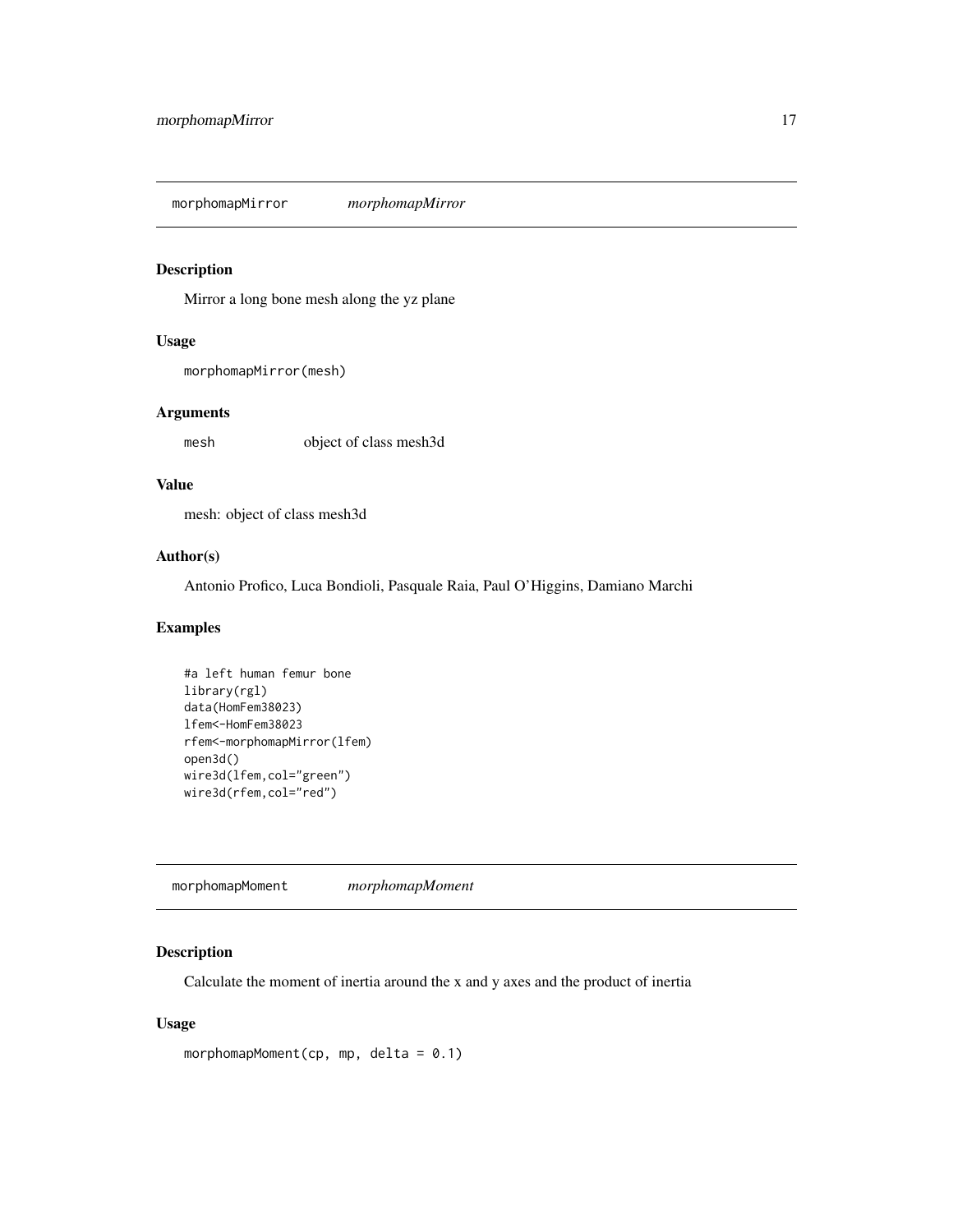#### <span id="page-17-0"></span>Arguments

| cp    | matrix: coordinates of the external outline         |
|-------|-----------------------------------------------------|
| mp    | matrix: coordinates of the internal outline         |
| delta | numeric: picture elements of adjustable side length |

# Value

Ix numeric: moment of inertia around the x axis Iy numeric: moment of inertia around the y axis Ixy numeric: product of inertia around the x and y axis

# Author(s)

Antonio Profico, Luca Bondioli, Pasquale Raia, Paul O'Higgins, Damiano Marchi

# Examples

```
#create a section
extsec<-morphomapCircle(10,1000)
intsec<-morphomapCircle(8,1000)
InMs<-morphomapMoment(extsec,intsec,delta=0.1)
```
morphomapPic *morphomapPic*

#### Description

Save the sections defined via morphomapShape or morphomapCore

# Usage

```
morphomapPic(morphomap.core, morphomap.shape, vector = NULL,
  full = TRUE, width = 1500, height = 1500, pointsize = 12,
 res = 300, dirpath = tempdir())
```
# Arguments

|                 | morphomap.core list: morphomap.core object                        |
|-----------------|-------------------------------------------------------------------|
| morphomap.shape |                                                                   |
|                 | list: morphomap.shape object                                      |
| vector          | numeric: define which sections will be saved                      |
| full            | logical: if TRUE the thickness at ALPM is reported                |
| width           | numeric: width of the picture                                     |
| height          | numeric: height of the picture                                    |
| pointsize       | numeric: pointsize of plotted text                                |
| res             | numeric: the nominal resolution in ppi which will be recorded     |
| dirpath         | character: path of the directory where the pictures will be saved |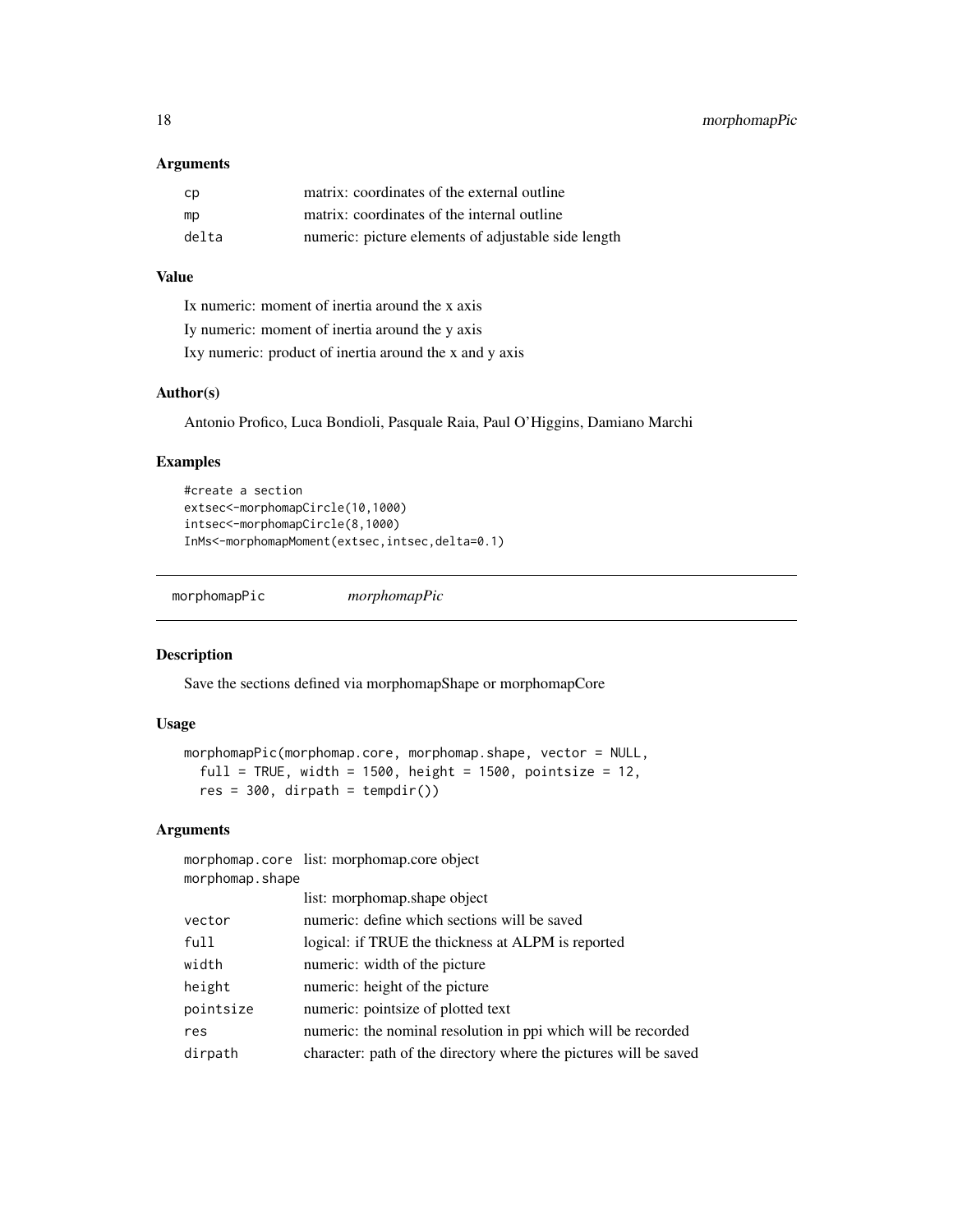# <span id="page-18-0"></span>morphomapRaster 19

#### Author(s)

Antonio Profico, Luca Bondioli, Pasquale Raia, Paul O'Higgins, Damiano Marchi

#### Examples

```
#export picture from a human femur bone
data(HomFem38023)
meshes<-morphomapSegm(HomFem38023)
perMesh<-meshes$external
endMesh<-meshes$internal
mech_length<-380.23
rawSections<-morphomapCore(out.sur=perMesh,
                           inn.sur=endMesh,num.sect=11,mech.len = mech_length,
                           start = 0.2, end = 0.8shapeSections<-morphomapShape(rawSections,250,sects_vector=NULL,cent.out="CCA",delta=0.5)
morphomapPic(rawSections,shapeSections,full=TRUE,dirpath=tempdir(),
            width=2500,height=2500)
#export picture from a chimpanzee femur bone
data(PanFem27713)
meshes<-morphomapSegm(PanFem27713)
perMesh<-meshes$external
endMesh<-meshes$internal
mech_length<-277.13
rawSections<-morphomapCore(out.sur=perMesh,
                           inn.sur=endMesh,num.sect=11,mech.len = mech_length,
                           start = 0.2, end = 0.8shapeSections<-morphomapShape(rawSections,250,sects_vector=NULL,cent.out="CCA",delta=0.5)
morphomapPic(rawSections,shapeSections,full=TRUE,dirpath=tempdir(),
             width=2500,height=2500)
```
morphomapRaster *morphomapRaster*

#### Description

Convert a section in a raster image. It is useful to save cross section at the real size

#### Usage

morphomapRaster(cp, mp, pixel = 1, filename, save =  $FALSE$ )

#### Arguments

| cp    | numeric: radius of the outline              |
|-------|---------------------------------------------|
| mp    | numeric: number of points along the outline |
| pixel | numeric: desired ratio pixel/mm             |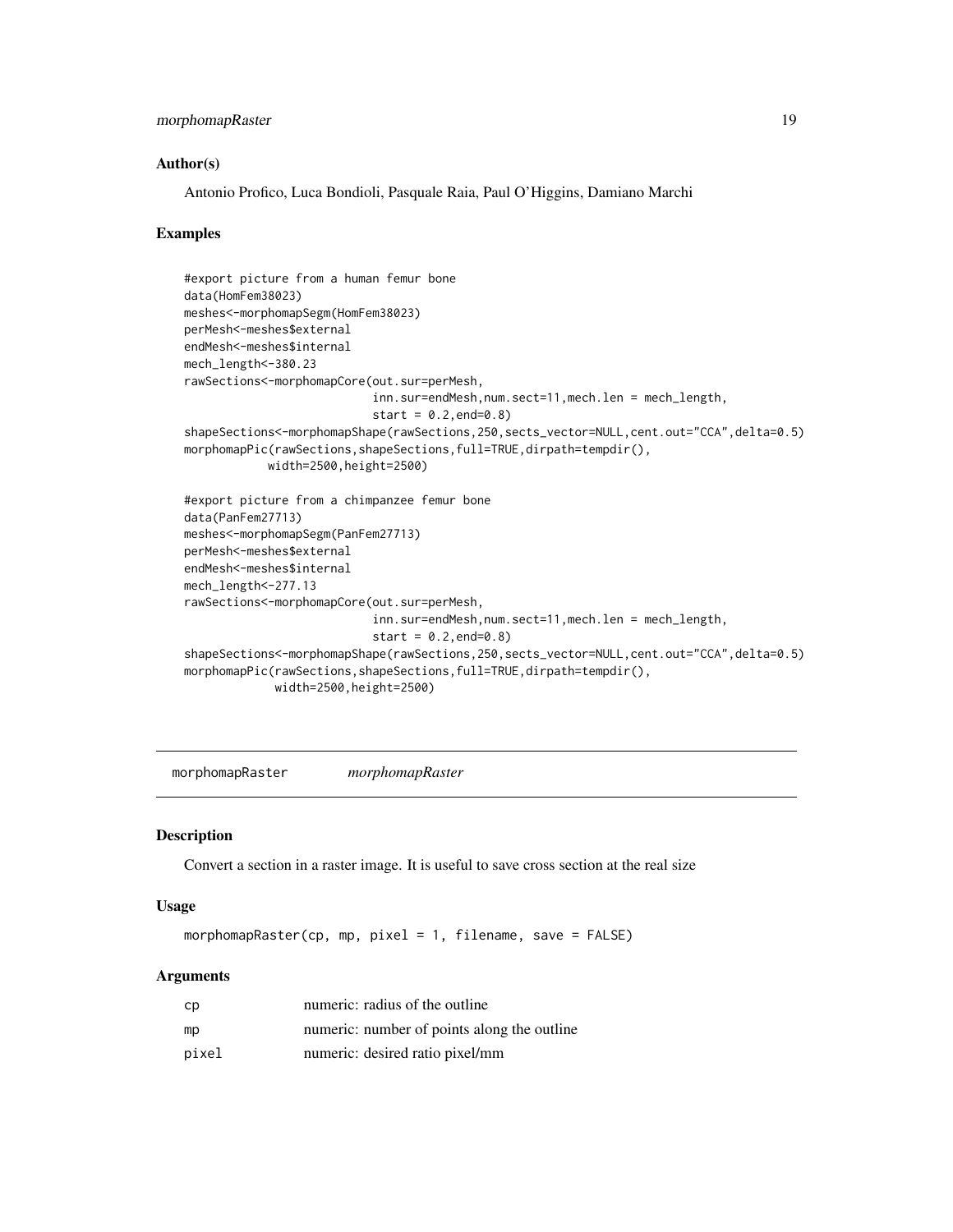<span id="page-19-0"></span>

| filename | character: path of the file to be saved         |
|----------|-------------------------------------------------|
| save     | logical: if TRUE the raster image will be saved |

# Value

rimg raster image of the cross section

# Author(s)

Antonio Profico, Luca Bondioli, Pasquale Raia, Paul O'Higgins, Damiano Marchi

# Examples

```
library(raster)
#rectangular section
extsec<-morphomapRectangle(10,6,100)
intsec<-morphomapRectangle(8,4,100)
rimg<-morphomapRaster(extsec,intsec,pixel=0.1,save=FALSE)
plot(rimg)
#circular section
extsec<-morphomapCircle(10,100)
intsec<-morphomapCircle(8,100)
rimg<-morphomapRaster(extsec,intsec,pixel=0.1,save=FALSE)
plot(rimg)
```
morphomapRectangle *morphomapRectangle*

### Description

Define a rectangular outline

# Usage

morphomapRectangle( $1 = 1$ ,  $h = 1$ ,  $n = 1000$ )

#### Arguments

|   | numeric: length of the rectangle            |
|---|---------------------------------------------|
| h | numeric: height of the rectangle            |
| n | numeric: number of points along the outline |

# Value

mat matrix with coordinates

# Author(s)

Antonio Profico, Luca Bondioli, Pasquale Raia, Paul O'Higgins, Damiano Marchi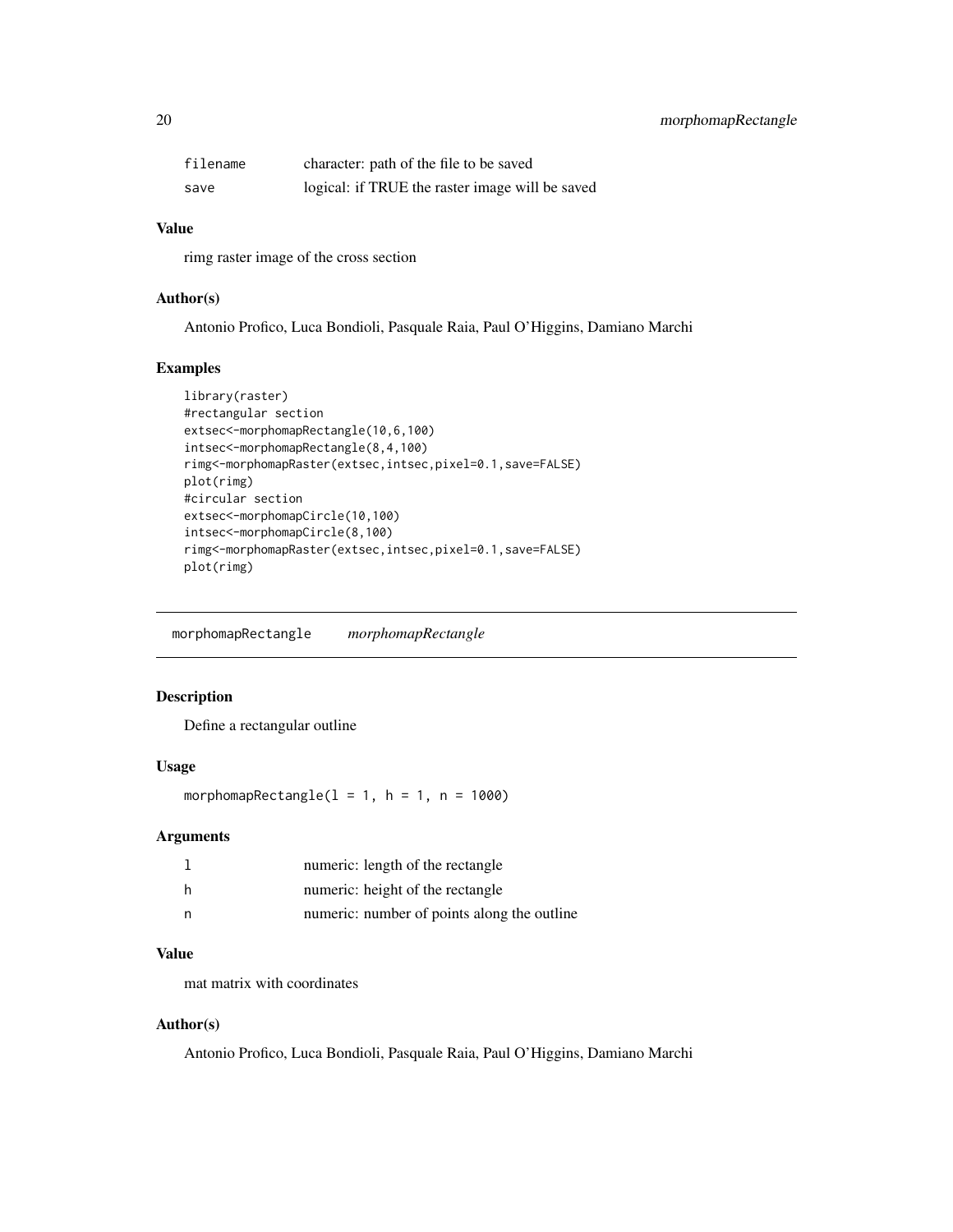# <span id="page-20-0"></span>morphomapRegradius 21

# Examples

```
extsec<-morphomapRectangle(10,6,100)
intsec<-morphomapRectangle(8,4,100)
plot(extsec,asp=1,type="l")
points(intsec,type="l",col=2)
```
morphomapRegradius *morphomapRegradius*

# Description

Wrapper of the function regularradius written by Julien Claude (Morphometrics with R)

# Usage

```
morphomapRegradius(mat, center, n)
```
# Arguments

| mat    | a kx2 matrix                                                                   |
|--------|--------------------------------------------------------------------------------|
| center | coordinates of the center from which the calculation of regular radius started |
| n.     | number of points                                                               |

#### Value

V2 position of landmarks equi angular spaced

# Author(s)

Julien Claude, Antonio Profico

# References

Claude, J. (2008). Morphometrics with R. Springer Science & Business Media.

```
extsec<-morphomapCircle(10,1000)
sel<-morphomapRegradius(extsec, center = c(0,0), n=11)
selcoo<-extsec[sel,]
plot(extsec,type="l",asp=1)
points(selcoo,col="red",pch=19)
```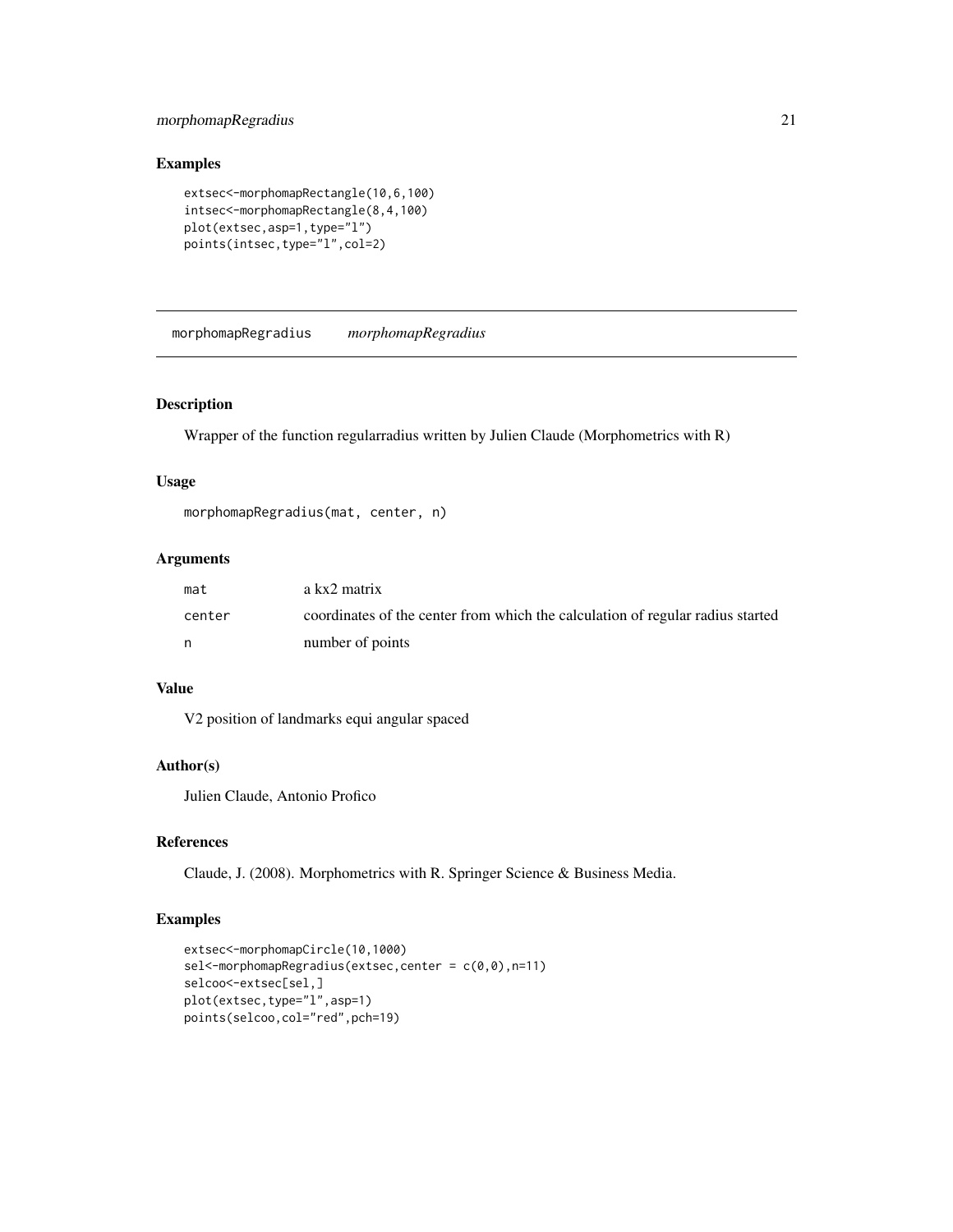<span id="page-21-0"></span>morphomapSegm *morphomapSegm*

# Description

Separate a mesh from its visible and not visible components by using CA-LSE method

#### Usage

```
morphomapSegm(mesh, views = 30, param1 = 3, num.cores = NULL)
```
# Arguments

| mesh      | object of class mesh3d                          |
|-----------|-------------------------------------------------|
| views     | numeric: number of points of view               |
| param1    | numeric: first parameter for spherical flipping |
| num.cores | numeric: number of cores                        |

# Value

external mesh3d of the visible facets from the points of view internal mesh3d of the not visible facets from the points of view

#### Author(s)

Antonio Profico, Luca Bondioli, Pasquale Raia, Paul O'Higgins, Damiano Marchi

#### References

Profico A., Schlager S., Valoriani V., Buzi C., Melchionna M., Veneziano A., Raia P., Moggi-Cecchi J. and Manzi G., 2018. Reproducing the internal and external anatomy of fossil bones: Two new automatic digital tools. American Journal of Physical Anthropology 166(4): 979-986.

```
#automatic separation of external and medullar femur components
library(rgl)
data(HomFem38023)
meshes<-morphomapSegm(HomFem38023)
perMesh<-meshes$external
endMesh<-meshes$internal
open3d()
wire3d(perMesh,col="grey")
wire3d(endMesh,col="red")
```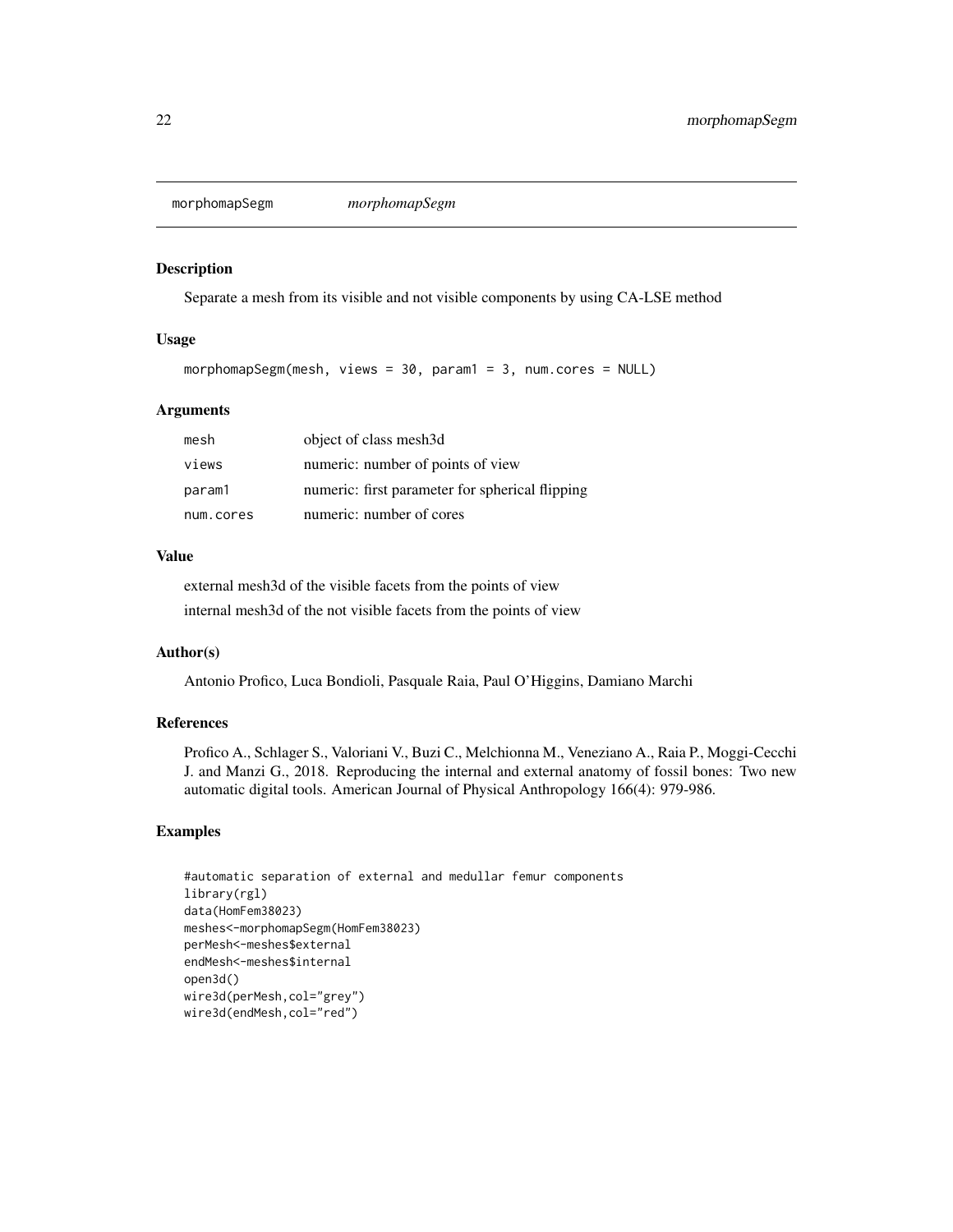<span id="page-22-0"></span>morphomapShape *morphomapShape*

# Description

Tool for the extraction of equiangular landmarks on the entire diaphysis

#### Usage

```
morphomapShape(morphomap.core, num.land, sects_vector, cent.out = "CCA",
 delta = 0.1, side = "left")
```
#### Arguments

|              | morphomap.core list: morphomap.core object                                                                                                                                                    |
|--------------|-----------------------------------------------------------------------------------------------------------------------------------------------------------------------------------------------|
| num.land     | numeric: number of landmarks defining each section                                                                                                                                            |
| sects_vector | numeric: number of sections                                                                                                                                                                   |
| cent.out     | how to define the center of each section. The method allowed are "CCA" (center<br>of cortical area), "E" (barycenter of the external outline) and "I" (barycenter of<br>the internal outline) |
| delta        | pixel size used to calculate the CCA                                                                                                                                                          |
| side         | character: specify if the long bone is "left" or "right" side                                                                                                                                 |

# Value

3D\_out num.pointsx3xnum.sect array in which the external outlines are stored

3D\_inn num.pointsx3xnum.sect array in which the internal outlines are stored

2D\_out num.pointsx2xnum.sect array in which the external outlines are stored

2D\_inn num.pointsx2xnum.sect array in which the interal outlines are stored

ALPM\_inn array with the coordinates of ALPM coordinates on the external outline

ALPM\_out array with the coordinates of ALPM coordinates on the internal outline

mech\_length mechanical length of the long bone

start percentage of the mechanical length from which the first section is defined end percentage of the mechanical length from which the last section is defined

#### Author(s)

Antonio Profico, Luca Bondioli, Pasquale Raia, Paul O'Higgins, Damiano Marchi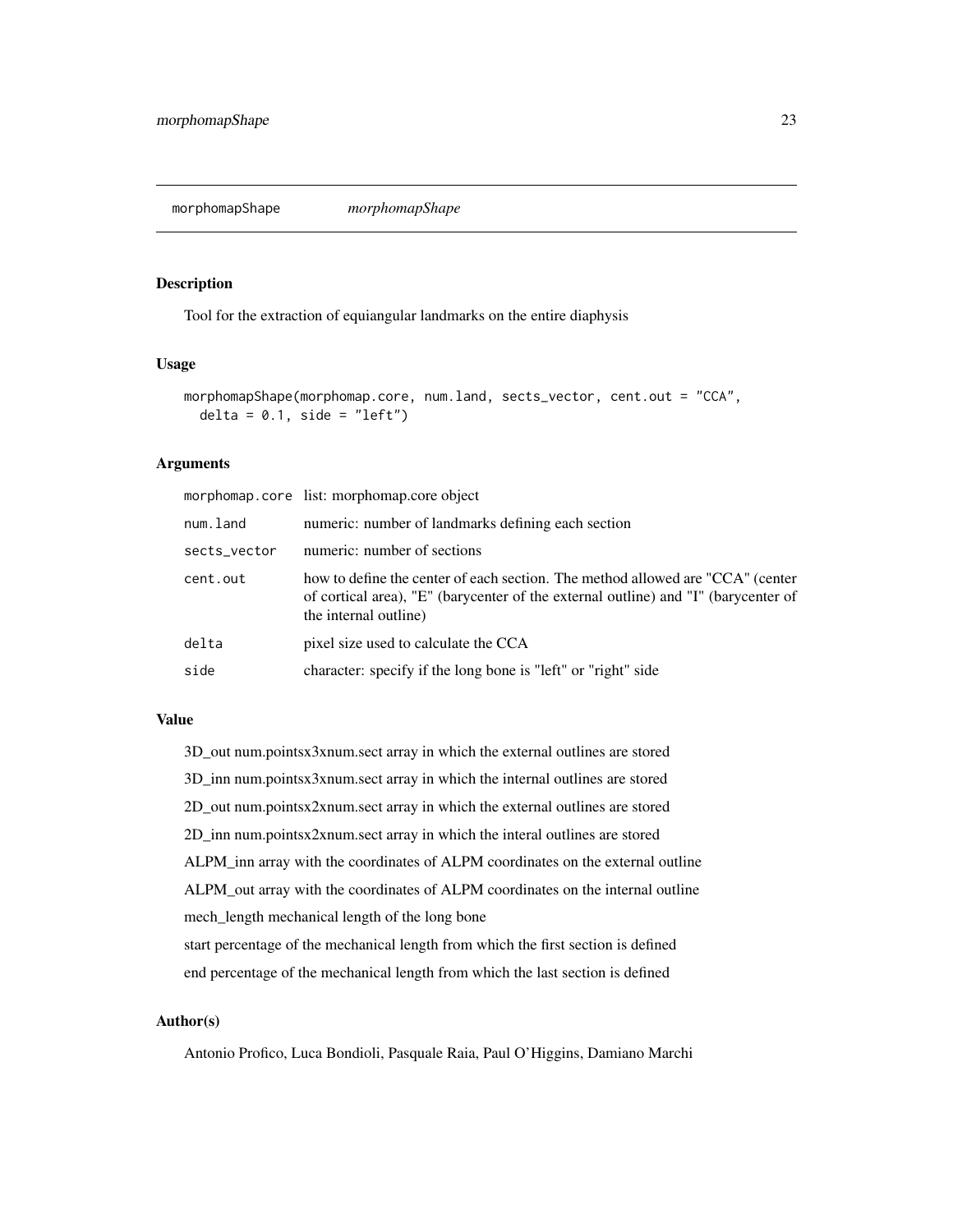```
data(HomFem38023)
meshes<-morphomapSegm(HomFem38023)
perMesh<-meshes$external
endMesh<-meshes$internal
mech_length<-380.23
rawSections<-morphomapCore(out.sur=perMesh,
inn.sur=endMesh,num.sect=61,
mech.len = mech_length, start = 0.2, end=0.8, num.points = 500)
# Shape coordinates defining as center the barycenter of the cortical area
shapeSections_CCA<-morphomapShape(rawSections,21,sects_vector=NULL, cent.out="CCA",delta=0.1)
sect1_ext<-shapeSections_CCA$`2D_out`[,,1]
sect1_int<-shapeSections_CCA$`2D_inn`[,,1]
centroid_CCA<-morphomapCentroid(rawSections$`2D_out`[,,1],rawSections$`2D_inn`[,,1], delta=0.1)
plot(sect1_ext,type="b",asp=1,xlab="x",ylab="y",main="Section 1 - CCA")
points(sect1_int,type="b",asp=1)
points(centroid_CCA[1],centroid_CCA[2],pch=19)
start<-c(centroid_CCA[1],centroid_CCA[2])
for(i in 1:21){
 to_e<-sect1_ext[i,]
 points(rbind(start,to_e),type="l")
}
# Shape coordinates defining as center the barycenter of the external perimeter
shapeSections_E<-morphomapShape(rawSections,21,sects_vector=NULL, cent.out="E",
delta=0.1, side="left")
sect1_ext<-shapeSections_E$`2D_out`[,,1]
sect1_int<-shapeSections_E$`2D_inn`[,,1]
centroid_E<-colMeans(rawSections$`2D_out`[,,1])
plot(sect1_ext,type="b",asp=1,xlab="x",ylab="y",main="Section 1 - E")
points(sect1_int,type="b",asp=1)
points(centroid_E[1],centroid_E[2],pch=19)
start<-c(centroid_E[1],centroid_E[2])
for(i in 1:21){
 to_e<-sect1_ext[i,]
 points(rbind(start,to_e),type="l")
}
# Shape coordinates defining as center the barycenter of the internal perimetershape
shapeSections_I<-morphomapShape(rawSections,21,sects_vector=NULL, cent.out="I",
delta=0.1, side="left")
sect1_ext<-shapeSections_I$`2D_out`[,,1]
sect1_int<-shapeSections_I$`2D_inn`[,,1]
centroid_I<-colMeans(rawSections$`2D_inn`[,,1])
plot(sect1_ext,type="b",asp=1,xlab="x",ylab="y",main="Section 1 - I")
points(sect1_int,type="b",asp=1)
points(centroid_I[1],centroid_I[2],pch=19)
start<-c(centroid_I[1],centroid_I[2])
for(i in 1:21){
to_e<-sect1_ext[i,]
points(rbind(start,to_e),type="l")
```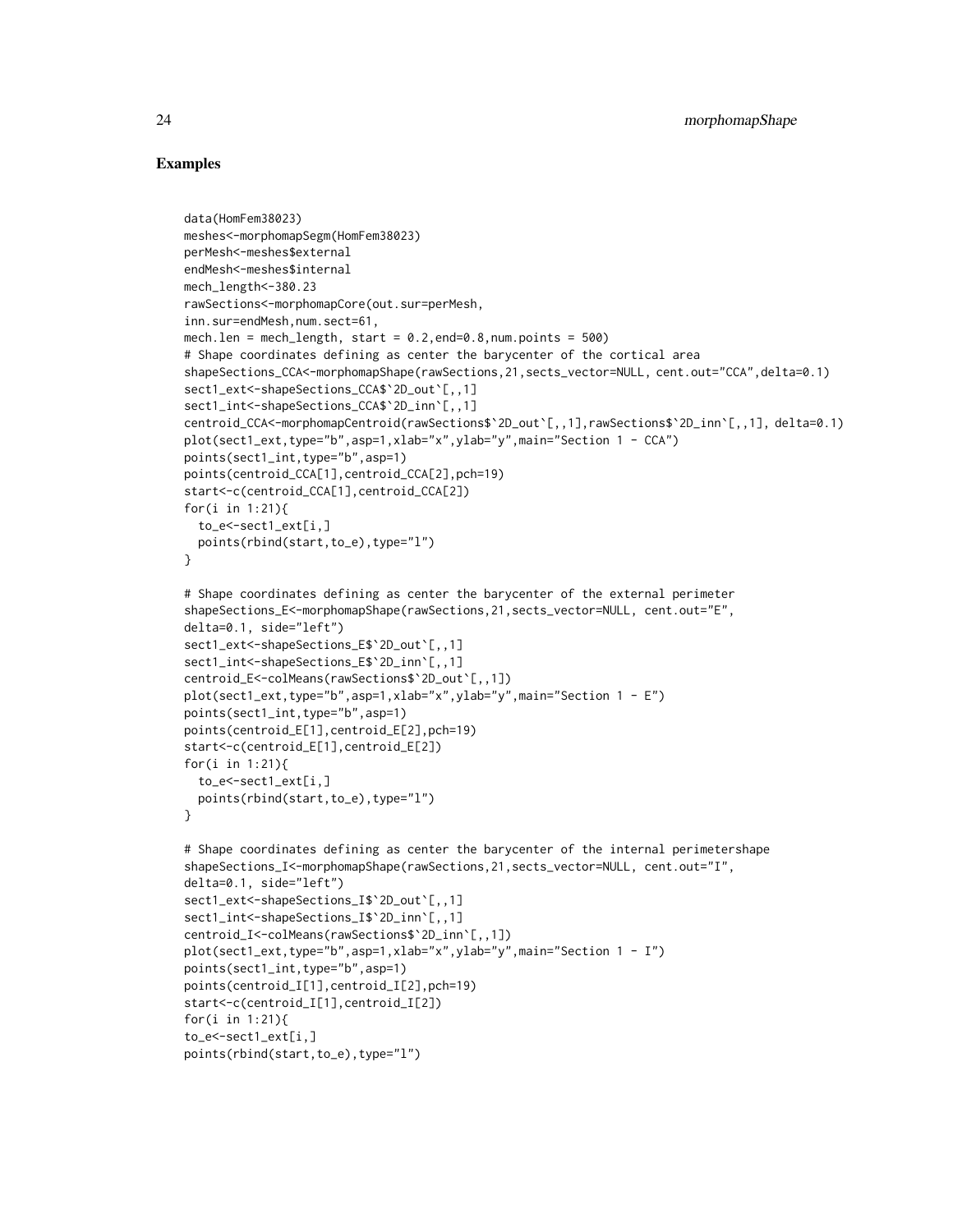<span id="page-24-0"></span>}

morphomapSort *morphomapSort*

# **Description**

Sort a series of points stored as a 2D matrix

#### Usage

morphomapSort(mat)

# Arguments

mat numeric matrix: a kx2 matrix

#### Value

mat sorted kx2 matrix

#### Author(s)

Antonio Profico, Luca Bondioli, Pasquale Raia, Paul O'Higgins, Damiano Marchi

# Examples

```
rand<-sample(100)
extsec<-morphomapCircle(10,100)[rand,]
plot(extsec,type="l",asp=1)
sorted<-morphomapSort(extsec)
plot(sorted,type="l",asp=1)
```
morphomapThickness *morphomapThickness*

# Description

Tool for the extraction of equiangular landmarks on the entire diaphysis

#### Usage

morphomapThickness(morphomap.shape)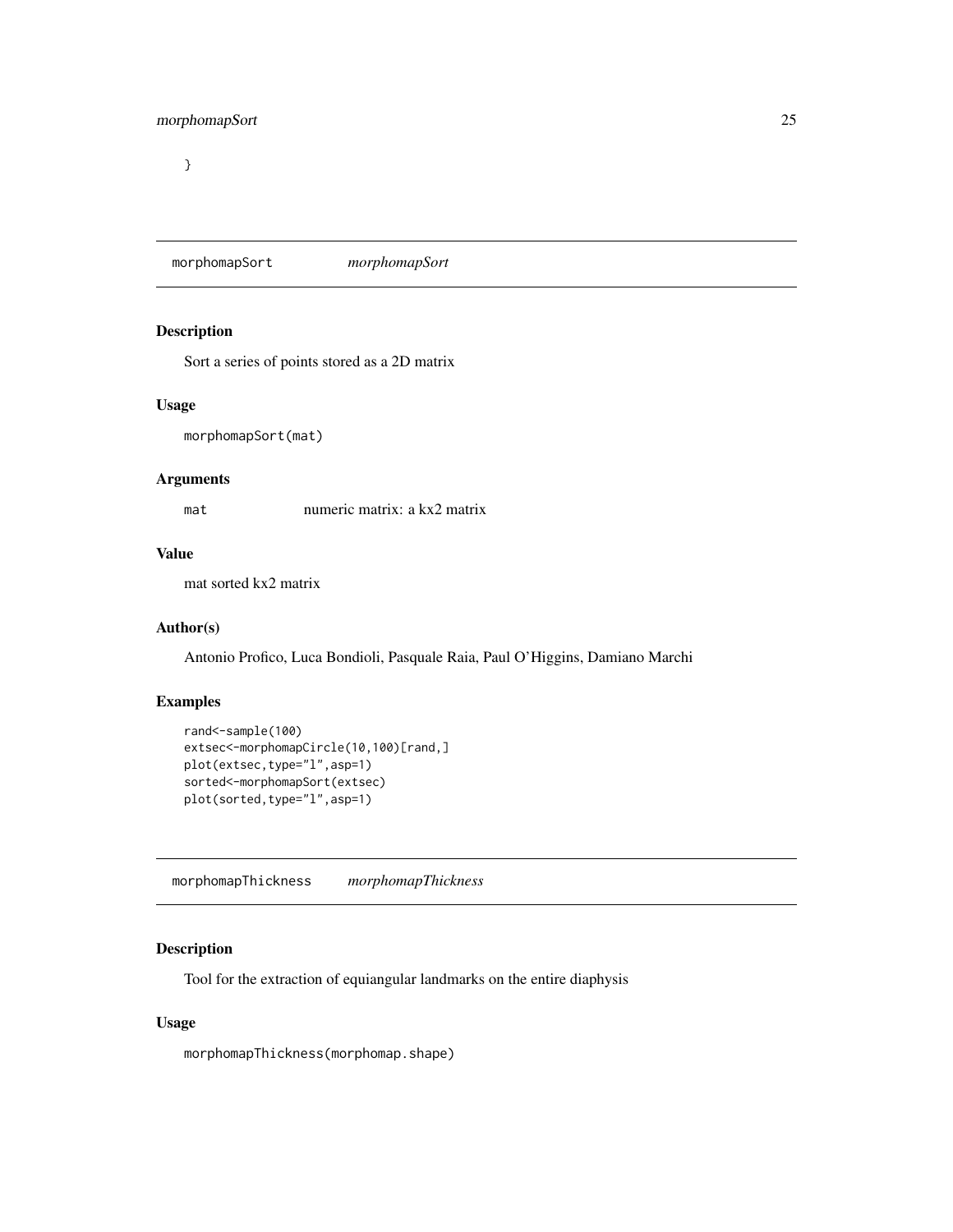#### <span id="page-25-0"></span>Arguments

morphomap.shape

list: morphomap.shape object

# Value

sect\_thickness cortical thickness at each pair of landmarks on the external and internal outlines

ALPM\_thickness cortical thickness at ALPM quadrants

#### Author(s)

Antonio Profico, Luca Bondioli, Pasquale Raia, Paul O'Higgins, Damiano Marchi

# Examples

```
#morphomap on a human femur bone
data(HomFem38023)
meshes<-morphomapSegm(HomFem38023)
perMesh<-meshes$external
endMesh<-meshes$internal
mech_length<-380.23
rawSections<-morphomapCore(out.sur=perMesh,
                           inn.sur=endMesh,num.sect=61,mech.len = mech_length,
                           start = 0.2, end = 0.8shapeSections<-morphomapShape(rawSections,21,sects_vector=NULL,cent.out="CCA",delta=0.1)
femthick<-morphomapThickness(shapeSections)
plot(femthick$ALPM_thickness[1,,],type="l",
     main="LAMP thickness",xlab="section",ylab="thickness")
points(femthick$ALPM_thickness[2,,],type="l",col=2)
points(femthick$ALPM_thickness[3,,],type="l",col=3)
points(femthick$ALPM_thickness[4,,],type="l",col=4)
```
morphomapTranslate *morphomapTranslate*

# Description

Translate a section to a new center defined by the user

#### Usage

morphomapTranslate(corA, medA, Cx, Cy)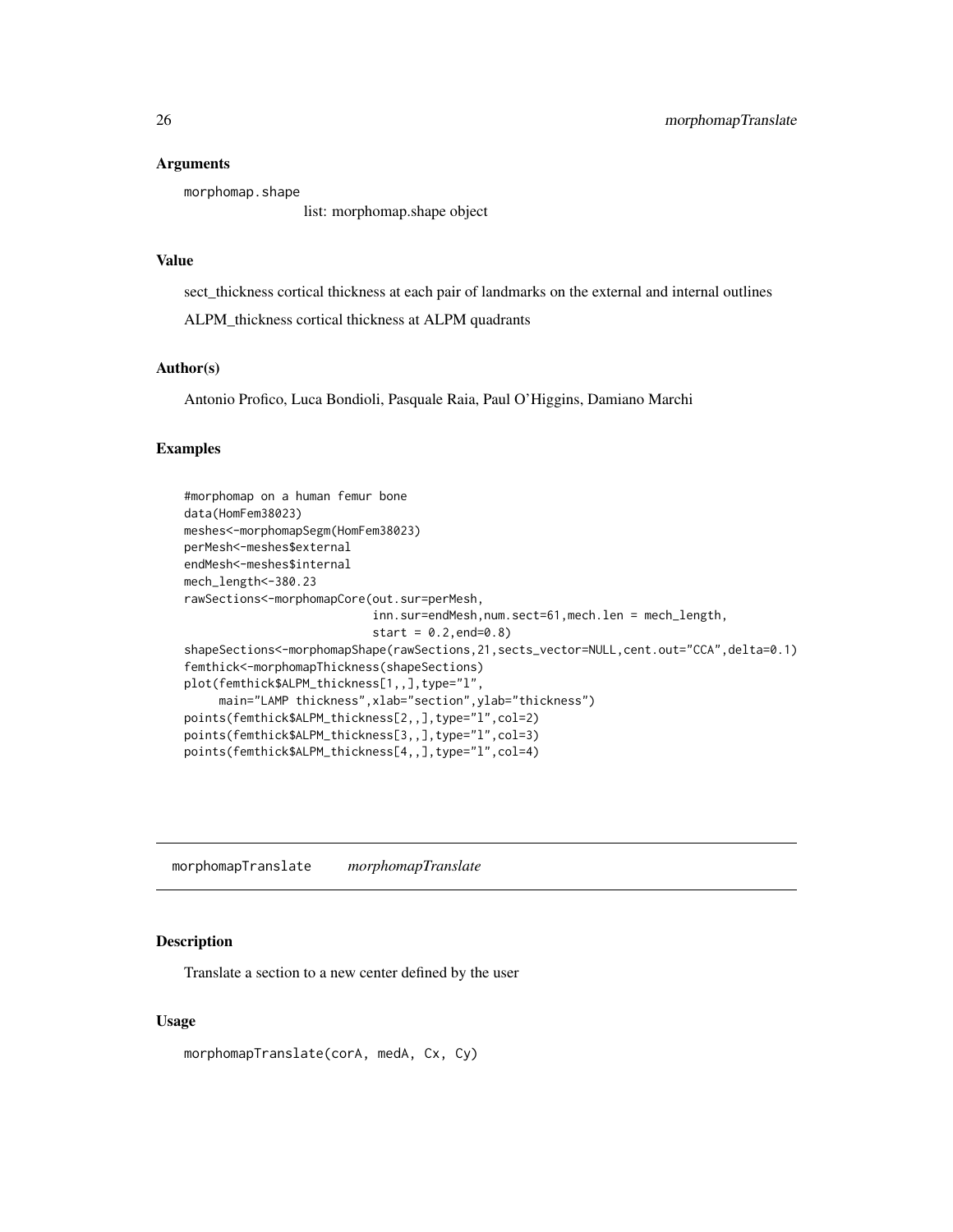# <span id="page-26-0"></span>Arguments

| corA | matrix: coordinates of the external outline |
|------|---------------------------------------------|
| medA | matrix: coordinates of the internal outline |
| Cx.  | numeric: new x center coordinate            |
| Cv   | numeric: new y center coordinate            |

# Value

cortical new centered coordinates of the external outline medullar new centered coordinates of the internal outline

#### Author(s)

Antonio Profico, Luca Bondioli, Pasquale Raia, Paul O'Higgins, Damiano Marchi

# Examples

```
extsec<-morphomapCircle(10,1000)
intsec<-morphomapCircle(8,1000)
plot(extsec,asp=1,type="l",xlim=c(-11,11),ylim=c(-11,11))
points(intsec,type="l")
traSect<-morphomapTranslate(extsec,intsec,1,1)
points(traSect$cortical,type="l",col="red")
points(traSect$medullar,type="l",col="red")
```
morphomapZmoment *morphomapZmoment*

#### Description

Calculate the polar moment of inertia around the x and y axes and the polar section module

# Usage

```
morphomapZmoment(cp, mp, Cx = 0, Cy = 0, delta = 0.1)
```
#### Arguments

| cp    | matrix: coordinates of the external outline of the section |
|-------|------------------------------------------------------------|
| mp    | matrix: coordinates of the internal outline of the section |
| Cx    | numeric: x coordinate of the section center                |
| Cv    | numeric: y coordinate of the section center                |
| delta | numeric: picture elements of adjustable side length        |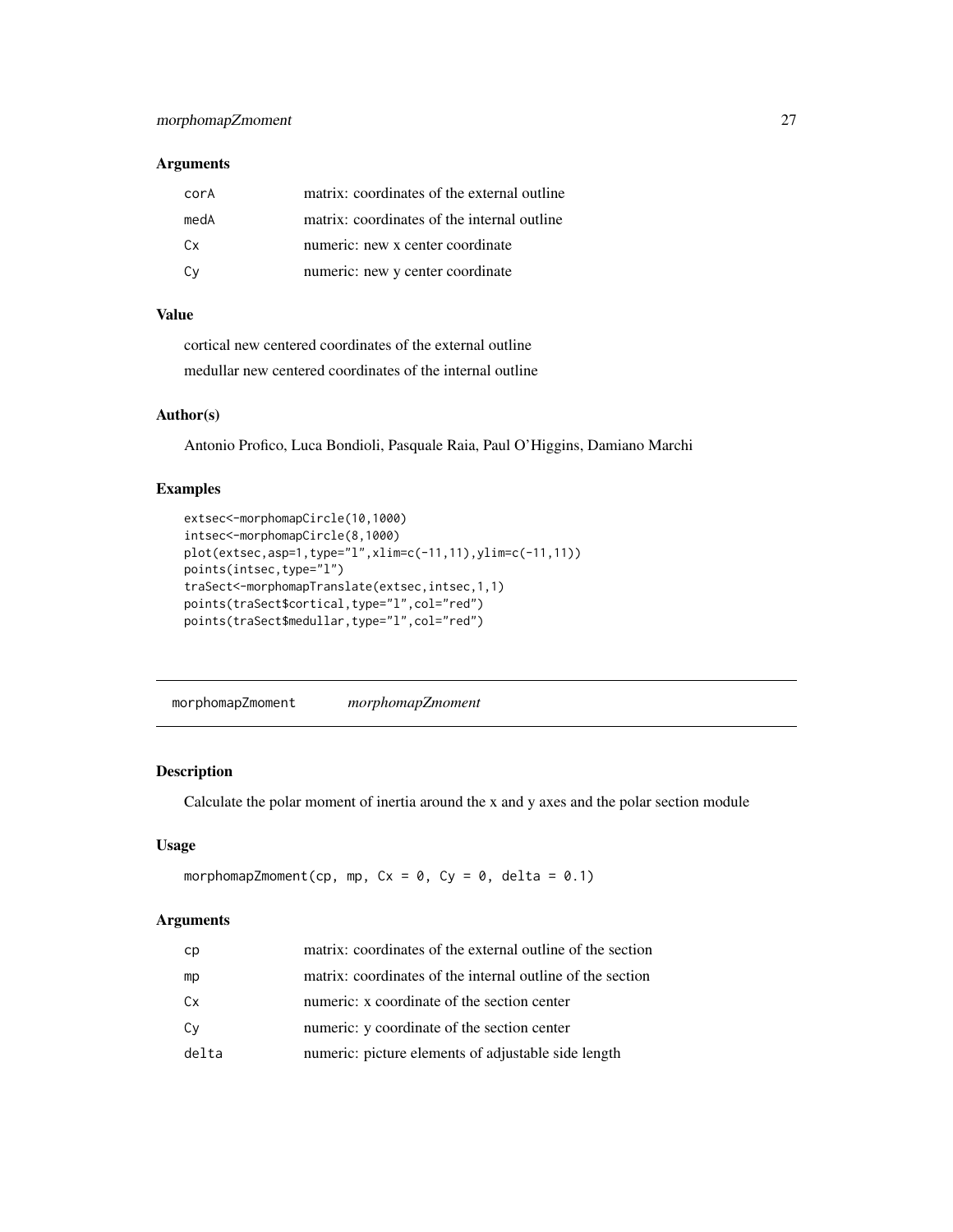<span id="page-27-0"></span>Zx numeric: moment of inertia around the x axis

Zy numeric: moment of inertia around the y axis

dx numeric: maximum chord length from y axis

dy numeric: maximum chord length from x axis

Zpol numeric: polar moment of inertia

# Author(s)

Antonio Profico, Luca Bondioli, Pasquale Raia, Paul O'Higgins, Damiano Marchi

# Examples

```
extsec<-morphomapCircle(10,1000)
intsec<-morphomapCircle(8,1000)
ZMs<-morphomapZmoment(extsec,intsec,delta=0.1)
```
PanFem27713 *example dataset*

#### Description

3D mesh of a chimpanzee femur bone

#### Usage

data(PanFem27713)

# Author(s)

Antonio Profico, Luca Bondioli, Pasquale Raia, Paul O'Higgins, Damiano Marchi